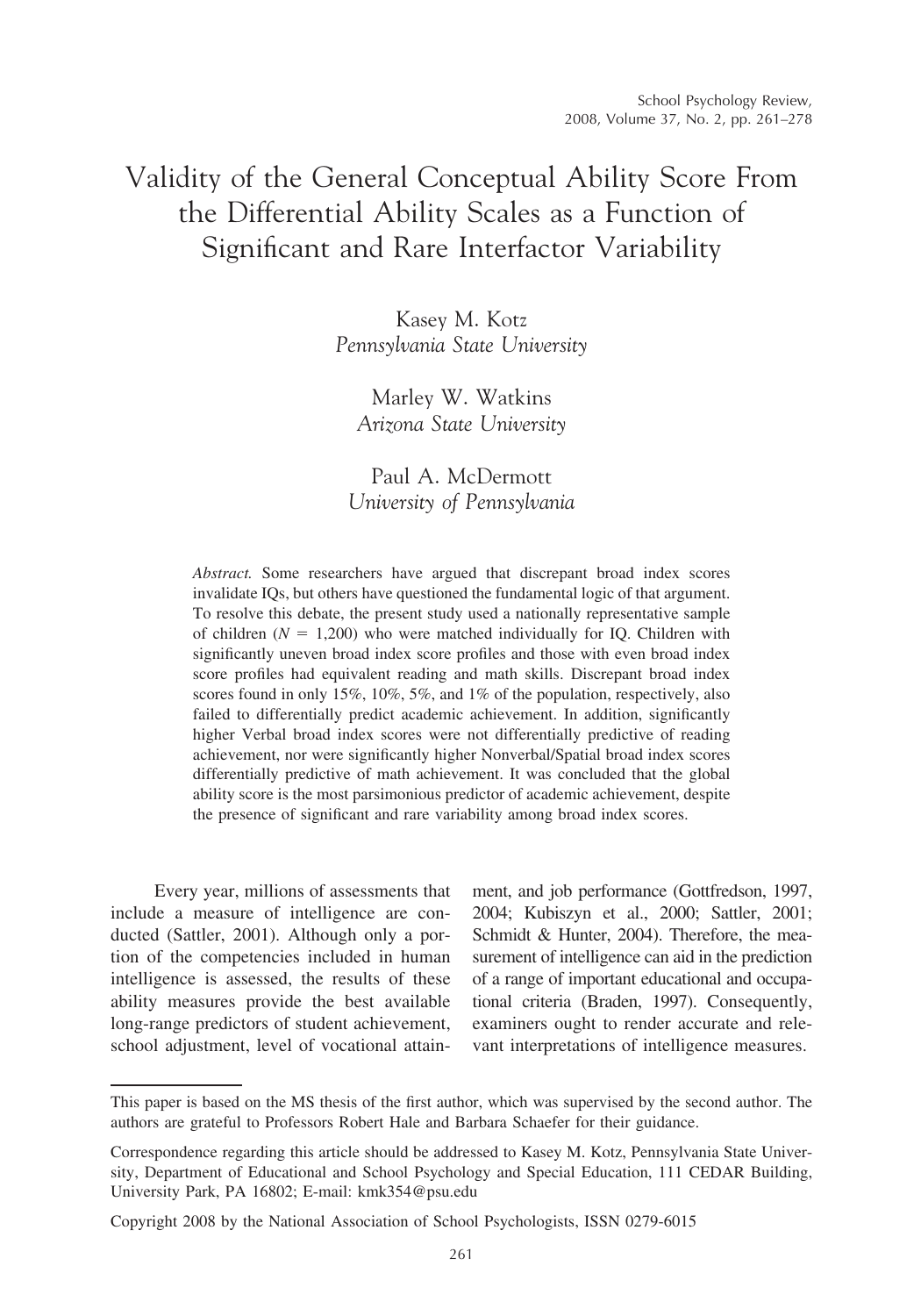The omnibus or global Intelligence Quotient (IQ) is commonly used as a predictor of academic achievement. Many clinicians, however, attempt to extract additional information from lower level subcomponents of the intelligence test, such as broad index scores and subtest scores (Donders, 1996; Kaufman, 1994; Kaufman & Lichtenberger, 2000). These lower level scores are then organized to form profiles of broad index or subtest scores. Although analysis of subtest scores has been historically popular, subtests should not be used for the prediction of achievement (Glutting, McDermott, Konold, Snelbaker, & Watkins, 1998; McDermott & Glutting, 1997; Watkins & Glutting, 2000). Even advocates of subtest analysis admit that this method should not be used for more than the examination of individual differences within a particular client (Kaufman, 1994; Sattler, 2001).

Unlike subtest analysis, broad index score analysis has increased in popularity (Prifitera, Saklofske, & Weiss, 2005). Some psychologists have argued that interfactor discrepancies *invalidate* the IQ, especially for the prediction of achievement (Hale & Fiorello, 2001; Hale, Fiorello, Kavanagh, Hoeppner, & Gaither, 2001; Lichtenberger, Kaufman, & Lai, 2002). This position has gained wide currency in clinical practice (Pfeiffer, Reddy, Kletzel, Schmelzer, & Boyer, 2000), and devaluation of the IQ in the presence of an uneven broad index score profile is often suggested in the professional literature (Drummond, 2004; Kaufman, 1994; Kaufman & Lichtenberger, 2002; Lezak, 1995; Sattler & Dumont, 2004; Weiss, Saklofske, & Prifitera, 2005). However, some researchers have challenged this interpretation and suggested that the IQ is the best predictor of academic outcomes despite broad index score variability (Glutting, Youngstrom, Ward, Ward, & Hale, 1997; Kline, Snyder, Guilmette, & Castellanos, 1993; Oh, Glutting, Watkins, Youngstrom, & McDermott, 2004; Watkins & Kush, 1994; Youngstrom, Kogos, & Glutting, 1999). In fact, Glutting, Watkins, Konold, and Mc-Dermott (2006) asserted that when observed ability scores are used to predict achievement,

only the IQ, an indicator of general intelligence, is needed.

Thus, two sets of researchers have analyzed similar data sets and arrived at contradictory conclusions. Glutting et al. (1997) suggested that the "global ability score will generally prove to be the most useful in predicting concurrent achievement" (p. 300), whereas Hale and Fiorello (2001) encouraged practitioners to "never interpret the global IQ score if there is significant scatter or score variability" (p. 132). Although both research groups used multiple regression, one group used hierarchical regression to identify the most parsimonious predictor, and the other group applied commonality analysis to specify an explanatory model. Given these conflicting recommendations, clinicians do not know how to interpret IQs in the presence of an uneven broad index score profile: Is the IQ invalid (as per Hale & Fiorello, 2001) or is it preferred over the variable broad index scores (as per Glutting et al., 1997)?

An alternative research design can be used to resolve this debate. Specifically, a matched case design can be used in which two groups are matched according to IQs and demographic characteristics. One group would be comprised of cases with a significantly uneven broad index score profile, and the other group would consist of matched cases with little broad index score variability. These two groups would then be compared to discover whether attendant predictions of academic achievement were equally accurate. This method of analysis would eliminate the problem of collinear variables in multiple regressions, yet it would allow prediction of academic achievement. In this manner, a matched case design can determine the predictive validity of IQ in the presence of a significantly uneven broad index score profile. In addition, the use of alternative methods to determine validity adheres to the most recent version of the *Standards for Educational and Psychological Testing* (American Educational Research Association, American Psychological Association, & National Council on Measurement in Education, 1999), which requires that validity be estab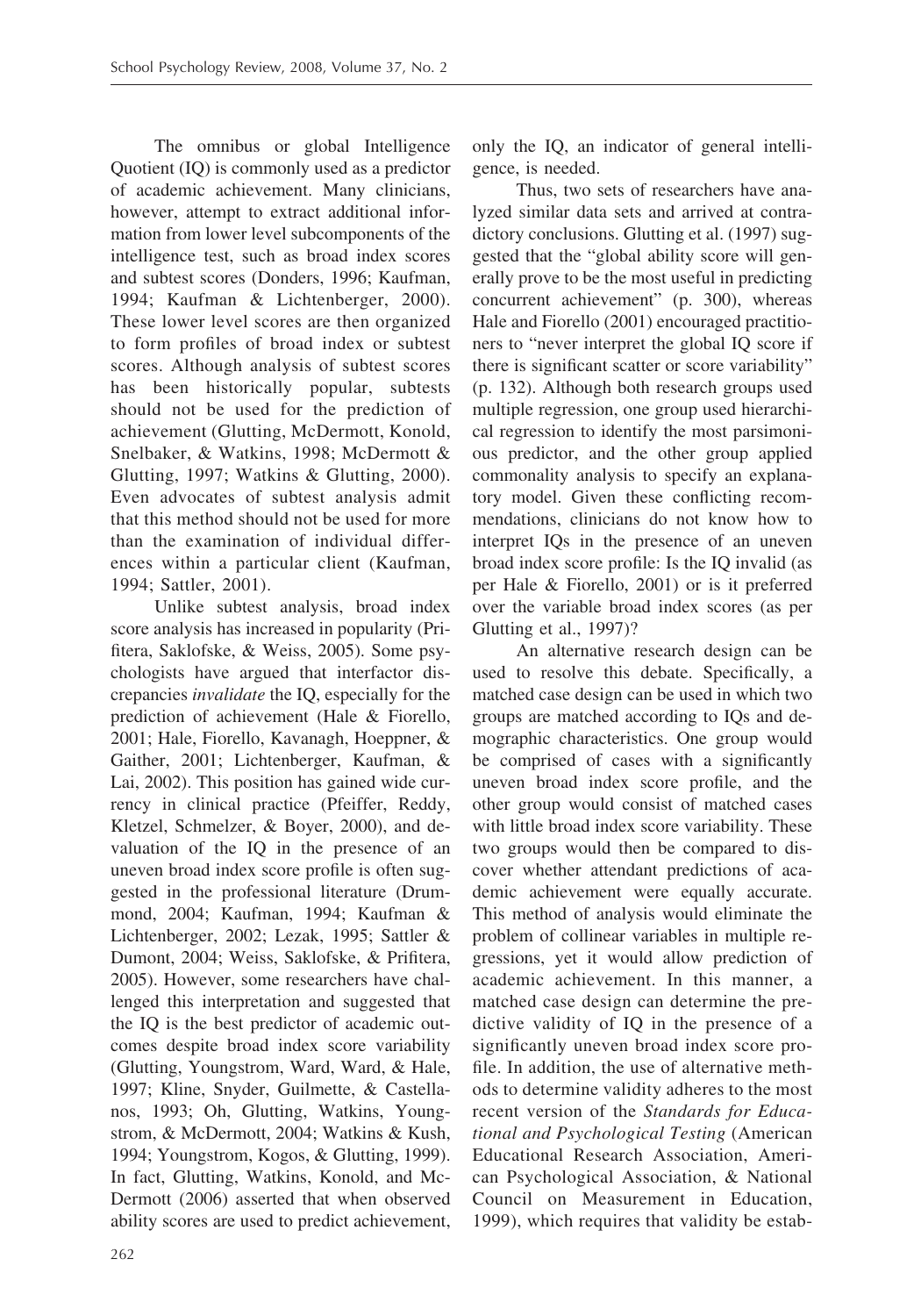lished by examining several different processes of validation.

Following similar logic, a matched case design was used to examine the predictive validity of the Wechsler Adult Intelligence Scale—Third Edition (WAIS-III; Wechsler, 1997a), in which half of the participants had high intersubtest scatter and the other half had low intersubtest scatter (Ryan, Kreiner, & Burton, 2002). Multiple regression was used to determine whether the amount of intersubtest scatter influenced the relationship between IQ and memory. Predictions of Wechsler Memory Scale—Third Edition (Wechsler, 1997b) indices did not differ significantly between the groups of participants with low and high WAIS-III intersubtest scatter. Based on these results, Ryan et al. (2002) concluded that intersubtest scatter did not reduce the validity of the Full Scale Intelligence Quotient in predicting memory performance.

Although marked WAIS-III intersubtest scatter did not impair the ability of the WAIS-III IQ to predict memory outcomes, further research is needed. First, results based on the Wechsler Memory Scale—Third Edition may not generalize to academic achievement (Ryan et al., 2002). Also, this study employed the WAIS-III as the cognitive measure, but other ability assessment instruments have yet to be examined. Finally, the participants in this study were adult medical center patients. Thus, the results do not provide guidance for the interpretation of IQs obtained by schoolage children.

The validity of the IQ as a predictor of academic achievement when broad index scores are discrepant remains unclear. Because the Differential Ability Scales (DAS; Elliott, 1990a) have been shown to produce reliable and valid indicators of cognitive ability (Aylward, 1992; Reinehr, 1992), the present study investigated the effect of a statistically significant, uneven broad index score profile on the predictive validity of the DAS General Conceptual Ability (GCA). In addition to statistical significance, the present study also considered clinical significance. If the results indicate that GCAs in the presence of statistically significant discrepancies between broad index scores do not predict academic achievement as well as those with nondiscrepant broad index scores, no further examination would be needed. On the other hand, if the results suggest that statistically significant discrepancies between broad index scores do not differentially predict achievement, clinical significance would then be examined. The present study thus inspected those broad index scores that were statistically significant *and* rare in the population. This examination began with a 15% base rate, then successively examined 10%, 5%, and 1% base rates, respectively (Dori & Gordon, 2004). The use of these subsamples, which include cases with larger broad index score discrepancies than in the parent sample, will allow for a closer examination of the effects of an uneven broad index score profile. Such results would enable examiners to understand the difference, if any, between broad index scores needed to render the GCA invalid for the prediction of academic achievement.

Furthermore, the proposed study also acknowledges the possibility that the direction of the discrepancy may influence the validity of the GCA in predicting respective achievement scores. Therefore, a group with only significantly higher Verbal broad index scores was matched with nondiscrepant broad index scores, and the differences in prediction of academic achievement between groups were examined. Similarly, a group with only significantly higher Nonverbal or Spatial broad index scores was matched with nondiscrepant broad index scores, and the differences in prediction of academic achievement were measured. Finally, each of these groups was reconstituted to include subsamples at the 15%, 10%, and 5% prevalence levels to examine the level of discrepancy needed to invalidate the GCA for the High Verbal and High Nonverbal/Spatial groups.

#### **Method**

## **Participants**

Participants were 1,200 children who completed the DAS during the national stan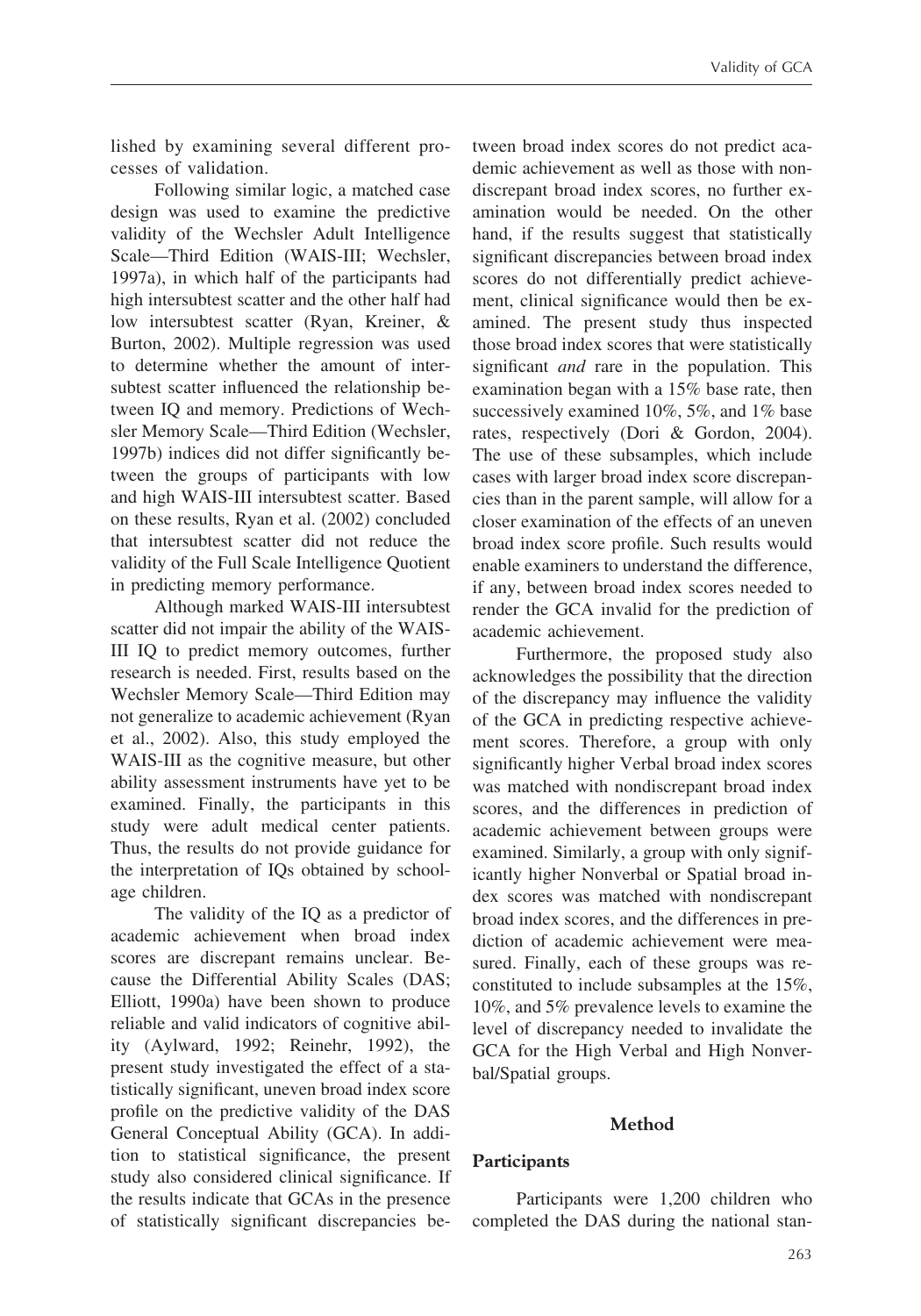dardization of the Adjustment Scales for Children and Adolescents (McDermott, Marston, & Stott, 1993). The sample represented the population of school-age children ages 6 years, 0 months through 17 years, 11 months living in the United States in 1993. The participants were recruited from 201 school systems located in 70 U.S. Census statistical areas (metropolitan, suburban, rural) across four regions of the country (Northeast, Midwest, South, West). Within each age level, the sample conformed to parameters of the 1990 U.S. Census (U.S. Department of Commerce, 1990) for the variables of gender, ethnicity, parents' educational attainment, and geographic region.

## **Measures**

**Cognitive ability.** Although the second edition of the DAS (DAS-II; Elliott, 2006) was recently published, the DAS in its original form was used in the current study for several reasons. First, DAS-II administration and scoring materials continue to be revised (see http:// harcourtassessment.com for details of March 2007 corrections). Secondly, conormed achievement measures were not developed with the DAS-II as they were for the DAS. Finally, the DAS and the DAS-II contain 17 of the same subtests. Therefore, the DAS was used to determine general level of cognitive ability and academic achievement for the participants in this study. Of course, the DAS-II would be more appropriate for clinical practice given its modern norms (American Psychological Association, 2002).

The general indicator score obtained from the DAS is the GCA. For school-age children (6 years, 0 months through 17 years, 11 months), there are three indicator scores reflecting individual abilities: the Verbal Ability broad index score, the Nonverbal Reasoning broad index score, and the Spatial Ability broad index score. Each of the aforementioned broad indices is comprised of two core subtests. The Verbal Ability broad index measures complex verbal mental processing, with each subtest requiring verbal responses. The Nonverbal Reasoning broad index is a

measurement of nonverbal inductive reasoning that requires some complex mental processing skills. The Spatial Ability broad index is a measure of complex visual-spatial processing and requires the abilities to perceive and remember spatial relationships and shapes (Elliott, 1990b).

The reliability of the GCA is high at all ages, ranging from .90 to .95. Internal validity was established by using both confirmatory and exploratory factor analysis at various age levels. Criterion-related validity was assessed via correlations with other cognitive measures. Correlations of the DAS with the Stanford-Binet Intelligence Scale—Fourth Edition (Thorndike, Hagen, & Sattler, 1986) indicated similar mean scores for the composite  $(r =$ .77). Additional high correlations (ranging from .84 to .91) were found between the composite scores of the DAS and the Wechsler Intelligence Scale for Children—Revised (Wechsler, 1974) at all age levels. The DAS has been shown to yield nonsignificantly different IQs and broad index scores from other measures, such as the WISC-III, for both White and minority children (DiCerbo & Barona, 2000). The DAS Verbal Ability broad index was highly correlated with such measures of verbal ability as the Verbal IQ of the Wechsler Intelligence Scale for Children— Revised  $(r = .84)$  and the verbal factor of the Stanford-Binet Intelligence Scale— Fourth Edition  $(r = .72)$ . The DAS Nonverbal Reasoning broad index demonstrated strong relationships with other similar measures, including the Stanford-Binet Intelligence Scale—Fourth Edition Abstract-Visual Reasoning factor  $(r = .76)$  and Quantitative Reasoning factor  $(r = .75)$ . The Spatial Ability broad index also correlated highly with other measures, such as the Wechsler Intelligence Scale for Children— Revised Performance IQ  $(r = .77)$  and the Abstract-Visual Reasoning Factor of the Stanford-Binet Intelligence Scale—Fourth Edition  $(r = .67)$ . The DAS has also been found valid for distinguishing between students who are at risk and those who are within the normal range of school functioning (McIntosh, 1999).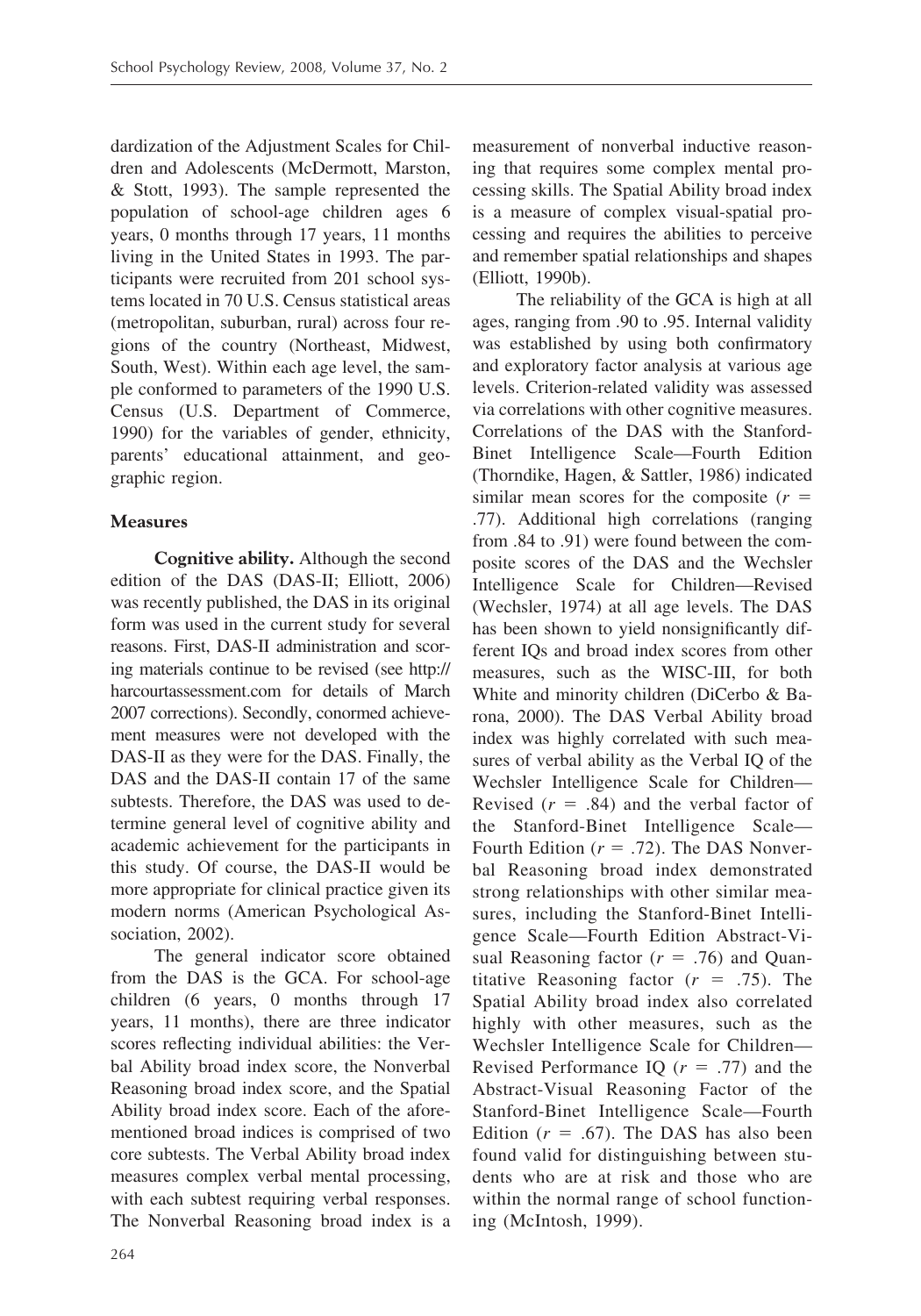**Achievement criteria.** The DAS contains two individual achievement scales that were conormed with the cognitive ability tests: Word Reading ( $\alpha = .92$ ) and Basic Number Skills ( $\alpha$  = .87).<sup>1</sup> Word Reading examines children's ability to recognize and orally read single words. Basic Number Skills is a test of children's knowledge of the concepts and skills that underlie basic competence in arithmetic calculation.

Each of these tests demonstrates moderate to high positive correlations with other individually administered achievement tests  $(r = .64 - .88)$  and group-administered achievement tests  $(r = .62-.77;$  Elliott, 1990b). In addition, these achievement tests show moderately good convergent validity with school performance, specifically teacherassigned grades  $(r = .43-.60;$  Elliott, 1990b). These coefficients are similar to those obtained by other commonly used achievement tests, including the Wechsler Individual Achievement Test—Second Edition (Wechsler, 2001).

## **Procedure**

Two groups were constituted so that they differed on degree of broad index score discrepancy on the DAS, but matched on GCA. The group with large broad index score discrepancies was labeled the *uneven profile* group and the group with small broad index score discrepancies was named the *even profile* group. To create these groups, the DAS broad index scores of all 1,200 participants were scrutinized for significant variability. The average significant difference between broad index scores at the  $p = .05$  level is 16.8 points for the Verbal and Nonverbal Reasoning scores, 15.9 points for the Verbal and Spatial scores, and 15.3 points for the Nonverbal Reasoning and Spatial scores (Elliott, 1990b). Thus, a broad index score discrepancy of 17 or greater was used to determine the uneven profile group for cases with differences between Verbal and Nonverbal Reasoning scores, and a discrepancy of 16 or more was used to identify the uneven profile group for cases with differences between Verbal and

Spatial and between Nonverbal Reasoning and Spatial scores. These specific discrepancies were employed to emulate standard clinical practice and followed from Elliott (2005).

The resulting uneven profile group contained 503 participants. Thus, 42% of the normative sample exhibited at least one significant broad index discrepancy. A student with nonsignificant broad index discrepancies was then individually matched on GCA score  $(\pm 1)$ point) to each student in the uneven profile group. Following the GCA match, each student was matched on the closest age in years. Further matching was sequentially performed for sex, ethnicity, years of parent education, and region of the country. Unfortunately, some cases could not be exactly matched on all demographic variables (see Tables 1 and 2 in the Results section).

Following clinical practice (Sattler & Dumont, 2004) and Table B.3 in Elliott (1990b), subgroups were identified based on rarity or prevalence of broad index score differences. The first uneven profile subgroup was comprised of only those cases that had a 15% base rate or prevalence, which translated to cases with discrepancies  $\geq 19 - 21$  points  $(n = 381)$ . Following this, base rates of 10% (discrepancies  $\geq$ 21–24 points, *n* = 275), 5% (discrepancies  $\geq 25-28$  points,  $n = 165$ ), and 1% (discrepancies  $\geq 34 - 37$  points,  $n = 28$ ) were used to form new uneven profile subgroups, which were all matched with their respective even profile cases from the parent profile groups. Thus, the case membership of the rare prevalence subgroups was nested within the parent profile groups.

<sup>&</sup>lt;sup>1</sup>A Spelling achievement scale ( $\alpha$  = .92) was also conormed with the ability tests, which focuses on children's ability to produce correct spellings of phonetically regular and irregular words. However, spelling is not recognized in current special education law (Individuals with Disabilities in Education Improvement Act, 2004) and is only one of several lower level skills within written expression (Vaughn, Gersten, & Chard, 2000). Consequently, spelling achievement was excluded from subsequent analyses.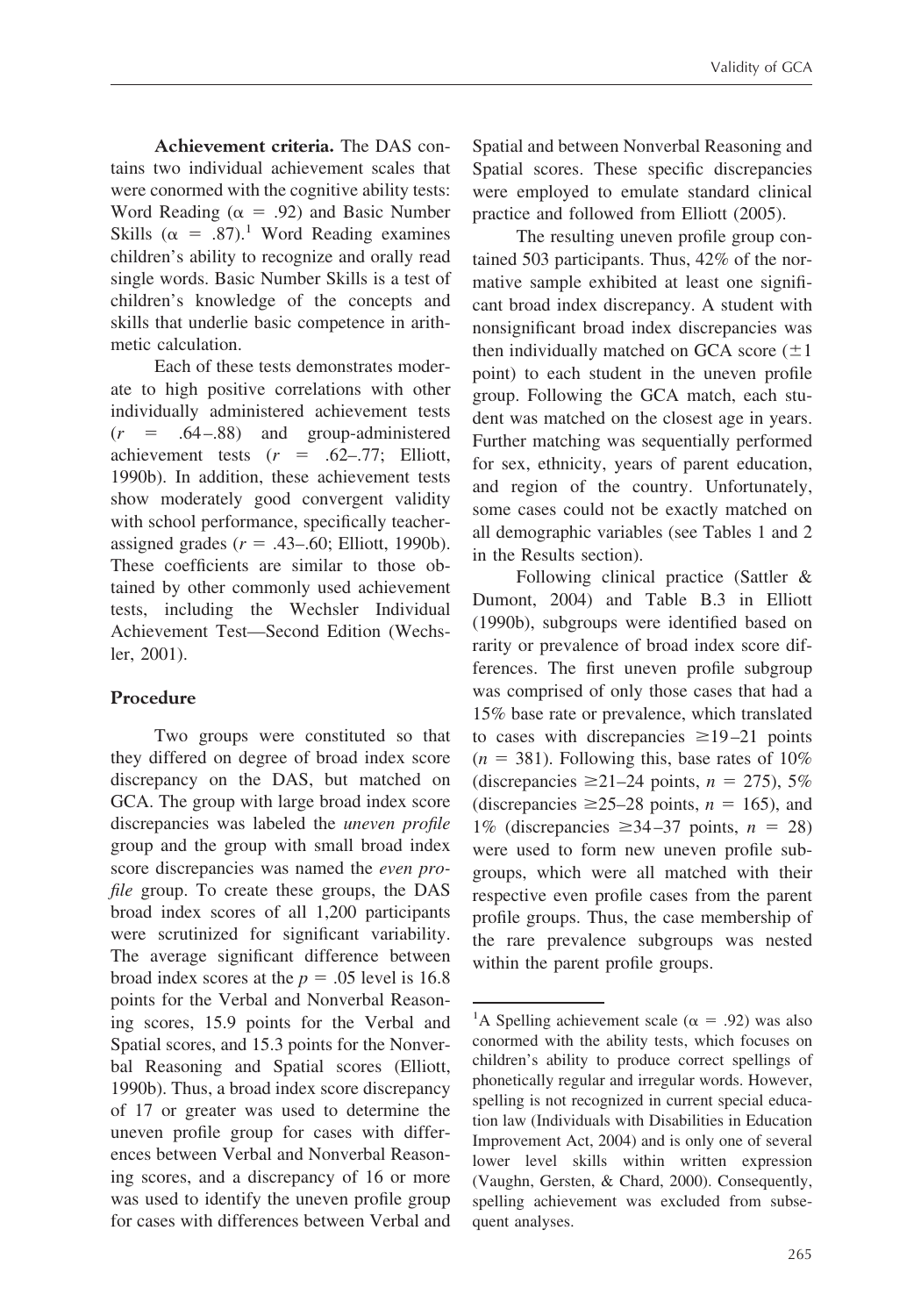Because it could be argued that the direction of the broad index score discrepancy determines the predictive validity of the global intelligence score, several supplemental analyses were undertaken (see Tables 4 –7 in the Results section for descriptive statistics). The first analysis examined whether a significantly higher Verbal broad index score contributed to differential prediction of achievement. Those cases with Verbal broad index scores significantly higher than either the Spatial or Nonverbal broad index scores were used. The respective matched even profile group cases were also selected for this analysis.

Relatedly, an additional analysis examined significantly higher Nonverbal broad index scores to determine if they rendered the GCA differentially predictive of achievement. Those cases in the parent uneven profile group with Nonverbal or Spatial broad index scores significantly higher than the Verbal broad index score were used. Their respectively matched even profile group cases were also included in this analysis. The uneven profiles for the Nonverbal and Spatial broad indexes were combined because these are measures of inductive reasoning and visual-spatial processing, which are both necessary to complete math problems (Elliott, 1990b).

Finally, these high Verbal and high Nonverbal/Spatial matched subgroups were further subdivided to form additional subgroups. These nested groups only included cases in which the broad index score discrepancies were both significant and rare at the 15%, 10%, and 5% prevalence levels. There were too few cases for analysis at the 1% prevalence level.

## **Analyses**

It was hypothesized that the relationship between GCA (independent variable) and achievement (dependent variable) will differ depending on the level of broad index score variability (moderator variable). Similar moderator effects are involved when predictive test bias is hypothesized (Reynolds, 1995). For example, the relationship between IQ (independent variable) and achievement (dependent variable) will differ depending on the ethnicity (moderator variable) of the student. Moderated multiple regression is recommended for testing such hypotheses (Society for Industrial and Organizational Psychology, 2003; Stone-Romero & Anderson, 1994). Using this method, reading and mathematics subtest scores were sequentially regressed on the GCA, profile group membership (a dichotomous categorical indicator), and an interaction term between the GCA and profile group.

Centering was used for each of the regression analyses to control for multicollinearity (Kraemer & Blasey, 2004). In addition, because the intercept is defined as the value of the criterion when each predictor equals zero, centering ensures that the intercept is the value of the criterion when the predictor is equal to the mean value. Therefore, in the current study, the intercept is equal to the achievement score when the GCA is at the mean value. In contrast, the slope indicates the increase in achievement score per one point increase in GCA. A statistically significant main effect for profile group membership or interaction between GCA and profile group membership would signal differential predictive validity. Because multiple significance tests were conducted (i.e., 78) with overlapping participants, a conservative alpha level  $(p \lt .01)$  was adopted for each test to partially control the overall Type I error rate.

#### **Results**

Descriptive statistics for the cognitive and academic achievement measures as well as age, parent education, ethnicity, sex, and regional characteristics of participants are presented in Tables 1 and 2. IQ and age differences between even and uneven profile groups were examined with *t* tests and did not differ significantly ( $p < .05$ ). Standardized mean differences ranged from .00 to .07, well within Cohen's (1988) *small* effect size category. Differences in parent education, ethnicity, sex, and region were analyzed with  $\chi^2$  tests. As expected, the even and uneven profile groups did not differ significantly on any of the five demographic variables ( $p < .05$ ), thus matching, although not perfectly, created groups that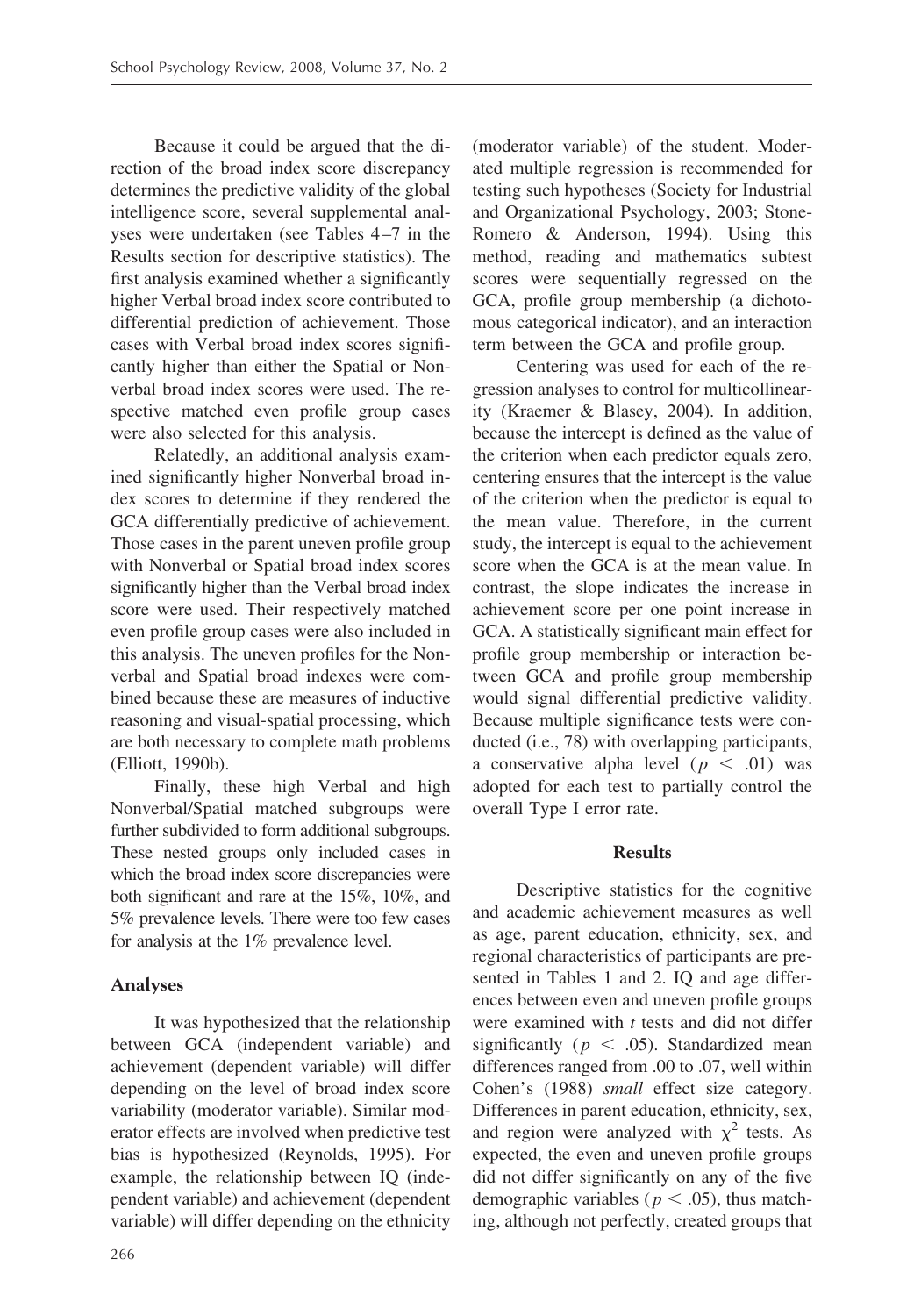| Variable<br><b>GCA</b><br>Age (years)<br><b>Basic Number Skills</b><br>Word Reading<br><b>GCA</b><br>Age (years)<br><b>Basic Number Skills</b><br>Word Reading |                  |       | Even Profile Group |     |                                                                 |           | Uneven Profile Group |        |      |
|----------------------------------------------------------------------------------------------------------------------------------------------------------------|------------------|-------|--------------------|-----|-----------------------------------------------------------------|-----------|----------------------|--------|------|
|                                                                                                                                                                | $\boldsymbol{M}$ | SD    | Skew               | SE  | $\boldsymbol{M}$                                                | <i>SD</i> | Skew                 | SE     | d    |
|                                                                                                                                                                |                  |       |                    |     | Statistically Significant Broad Index Score Variability ( $n =$ |           |                      | 1,006) |      |
|                                                                                                                                                                | 100.66           | 13.74 | .02                | .11 | 100.66                                                          | 13.74     | .02                  | .11    | 0.00 |
|                                                                                                                                                                | 11.27            | 3.35  | .06                | .11 | 11.51                                                           | 3.31      | $-.02$               | .11    | 0.07 |
|                                                                                                                                                                | 100.33           | 13.31 | .17                | .11 | 100.91                                                          | 15.10     | .06                  | .11    | 0.04 |
|                                                                                                                                                                | 101.53           | 13.59 | .08                | .11 | 100.21                                                          | 15.18     | .02                  | .11    | 0.09 |
|                                                                                                                                                                |                  |       |                    |     | 15% Base Rate $(n =$                                            | 762)      |                      |        |      |
|                                                                                                                                                                | 100.80           | 13.79 | .03                | .13 | 100.80                                                          | 13.78     | .03                  | .13    | 0.00 |
|                                                                                                                                                                | 11.46            | 3.33  | $-.01$             | .13 | 11.66                                                           | 3.29      | $-.06$               | .13    | 0.06 |
|                                                                                                                                                                | 100.20           | 13.43 | .24                | .13 | 100.99                                                          | 14.98     | .12                  | .13    | 0.06 |
|                                                                                                                                                                | 101.70           | 13.82 | .05                | .13 | 100.45                                                          | 15.59     | .04                  | .13    | 0.09 |
|                                                                                                                                                                |                  |       |                    |     | 10% Base Rate $(n =$                                            | 550)      |                      |        |      |
| <b>GCA</b>                                                                                                                                                     | 101.46           | 14.01 | $-.02$             | .15 | 101.46                                                          | 14.01     | $-.02$               | .15    | 0.00 |
| Age (years)                                                                                                                                                    | 11.65            | 3.26  | $-.03$             | .15 | 11.80                                                           | 3.28      | $-.09$               | .15    | 0.05 |
| <b>Basic Number Skills</b>                                                                                                                                     | 100.41           | 13.20 | .27                | .15 | 101.56                                                          | 15.28     | .03                  | .15    | 0.08 |
| Word Reading                                                                                                                                                   | 101.71           | 13.03 | .07                | .15 | 100.95                                                          | 15.74     | .10                  | .15    | 0.05 |
|                                                                                                                                                                |                  |       |                    |     | 5% Base Rate $(n =$                                             | 330)      |                      |        |      |
| <b>GCA</b>                                                                                                                                                     | 102.25           | 13.41 | $-.07$             | .19 | 102.25                                                          | 13.41     | $-.07$               | .19    | 0.00 |
| Age (years)                                                                                                                                                    | 11.98            | 3.21  | $-.07$             | .19 | 11.98                                                           | 3.27      | $-.16$               | .19    | 0.00 |
| <b>Basic Number Skills</b>                                                                                                                                     | 101.39           | 13.78 | .08                | .19 | 101.48                                                          | 15.49     | $-.07$               | .19    | 0.01 |
| Word Reading                                                                                                                                                   | 102.72           | 13.93 | $-.02$             | .19 | 101.60                                                          | 16.32     | .17                  | .19    | 0.07 |
|                                                                                                                                                                |                  |       |                    |     | 1% Base Rate $(n =$                                             | 56)       |                      |        |      |
| <b>GCA</b>                                                                                                                                                     | 103.64           | 12.91 | $-.20$             | .44 | 103.64                                                          | 12.91     | $-.20$               | .44    | 0.00 |
| Age (years)                                                                                                                                                    | 11.43            | 3.21  | .10                | .44 | 11.32                                                           | 3.54      | .14                  | .44    | 0.03 |
| <b>Basic Number Skills</b>                                                                                                                                     | 103.11           | 14.00 | $-.12$             | .44 | 100.82                                                          | 13.96     | .55                  | .44    | 0.00 |
| Word Reading                                                                                                                                                   | 102.61           | 12.17 | $-.23$             | .44 | 103.07                                                          | 17.72     | .15                  | .44    | 0.03 |

| Table 1                                                             |
|---------------------------------------------------------------------|
| General Conceptual Ability, Age, and Academic Achievement for Broad |
| <b>Index Score Variability Groups Across Prevalence Levels</b>      |

*Note.* GCA = General Conceptual Ability. Means and standard deviations of GCA, age, Basic Number Skills, and Word Reading were not significantly ( $p < .05$ ) different between even and uneven profile groups at any base rate. *d* refers to Cohen's statistic for effect size.

were relatively equivalent on GCA and demographic characteristics.

For both groups the GCA was moderately correlated with both the Basic Number Skills subtest ( $r_{\text{even profile}} = .52$ ,  $r_{\text{uneven profile}} =$ .57) and the Word Reading subtest ( $r_{\text{even profile}}$  $= .53$ ,  $r_{\text{uneven profile}} = .57$ ). These relationships are very close to those observed in the DAS school-age standardization sample  $(r = .60)$ . Observed standard deviations of the GCA were also generally close to the expected value

of 15, suggesting that restriction of range did not likely attenuate correlations for either the even or uneven profile groups.

As shown in Table 3, regression results indicated no significant incremental prediction of Word Reading by profile group or the interaction term. Similarly, there was no significant incremental prediction of Basic Number Skills by profile group or the interaction term. Therefore, the GCAs of both the even and uneven profile groups were equally predictive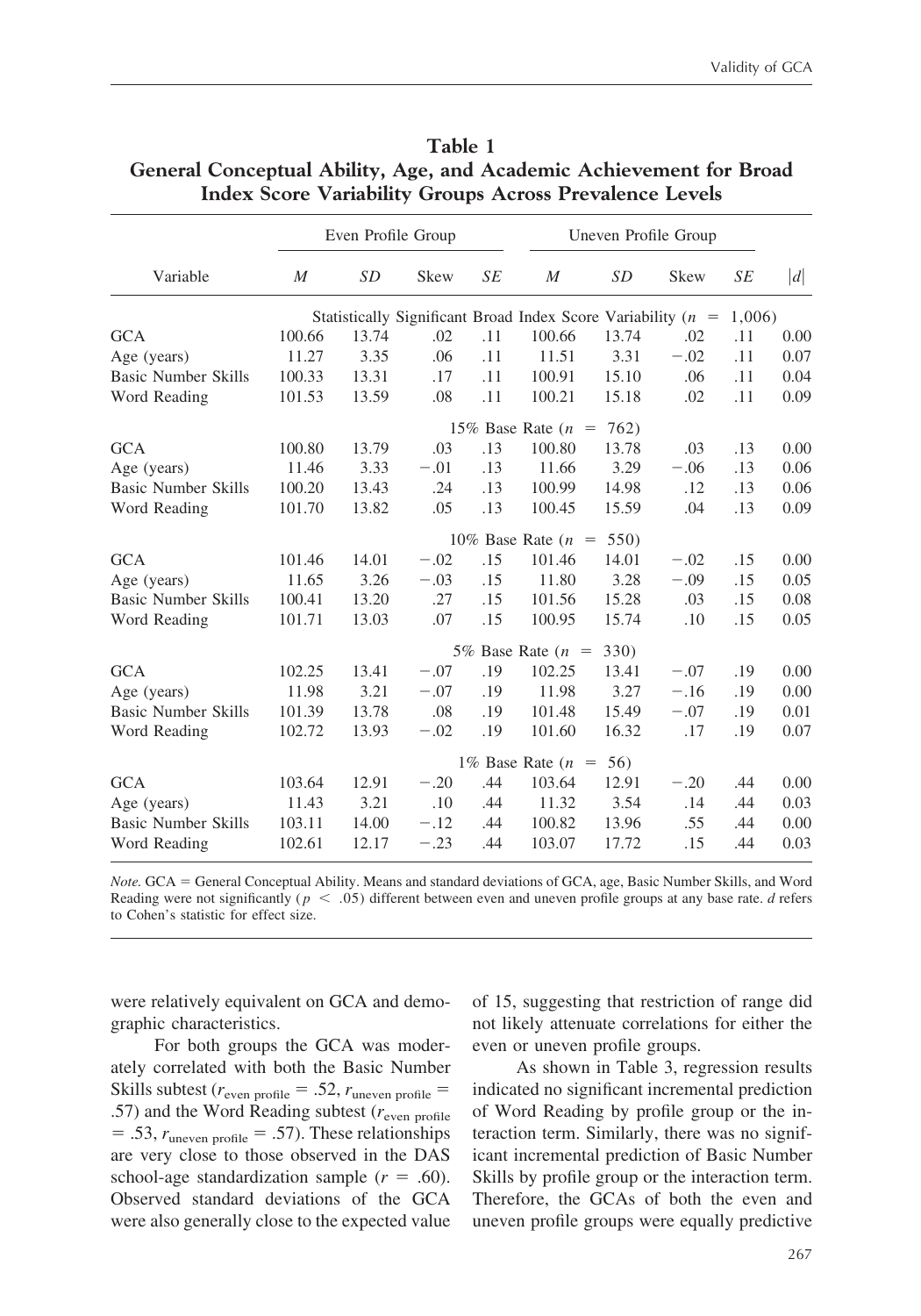|                  | Statistically<br>Significant<br>Group |        | 15% Base<br>Rate Group |        | $10\%$ Base<br>Rate Group |        | 5% Base<br>Rate Group |        | 1% Base<br>Rate Group |                |
|------------------|---------------------------------------|--------|------------------------|--------|---------------------------|--------|-----------------------|--------|-----------------------|----------------|
| Variable         | Even                                  | Uneven | Even                   | Uneven | Even                      | Uneven | Even                  | Uneven | Even                  | Uneven         |
| Sex              |                                       |        |                        |        |                           |        |                       |        |                       |                |
| Male             | 246                                   | 268    | 182                    | 201    | 131                       | 140    | 78                    | 83     | 12                    | 16             |
| Female           | 257                                   | 235    | 199                    | 180    | 144                       | 135    | 87                    | 82     | 16                    | 12             |
| Ethnicity        |                                       |        |                        |        |                           |        |                       |        |                       |                |
| <b>Black</b>     | 79                                    | 71     | 63                     | 55     | 45                        | 29     | 28                    | 19     | 5                     | 5              |
| Hispanic         | 59                                    | 61     | 47                     | 47     | 34                        | 42     | 21                    | 15     | 3                     | 5              |
| White            | 353                                   | 351    | 262                    | 264    | 189                       | 192    | 110                   | 112    | 19                    | 16             |
| Other            | 12                                    | 20     | 9                      | 15     | 7                         | 12     | 6                     | 8      | 1                     | $\overline{2}$ |
| Region           |                                       |        |                        |        |                           |        |                       |        |                       |                |
| North Central    | 128                                   | 128    | 99                     | 94     | 68                        | 60     | 41                    | 32     | 10                    | 7              |
| Northeast        | 99                                    | 87     | 70                     | 62     | 57                        | 49     | 24                    | 28     | $\overline{4}$        | $\overline{4}$ |
| South            | 172                                   | 174    | 133                    | 133    | 96                        | 99     | 61                    | 63     | 5                     | 12             |
| West             | 104                                   | 114    | 79                     | 92     | 54                        | 70     | 39                    | 42     | 9                     | 5              |
| Parent education |                                       |        |                        |        |                           |        |                       |        |                       |                |
| $<$ 12 years     | 97                                    | 79     | 74                     | 60     | 51                        | 47     | 30                    | 28     | $\overline{4}$        | 6              |
| High school      | 193                                   | 183    | 149                    | 140    | 103                       | 91     | 65                    | 53     | 10                    | 6              |
| Some college     | 122                                   | 144    | 91                     | 109    | 73                        | 81     | 42                    | 51     | 10                    | 10             |
| College degree   | 91                                    | 97     | 67                     | 72     | 48                        | 56     | 28                    | 33     | $\overline{4}$        | 6              |

# **Table 2 Frequencies for Broad Index Score Variability Groups by Sex, Ethnicity, National Region, and Parent Education Level**

*Note.* There were 1,006 participants in the statistically significant broad index score variability group, 762 participants in the 15% base rate group, 550 participants in the 10% base rate group, 330 participants in the 5% base rate group, and 56 participants in the 1% base rate group. Even and uneven groups were not significantly ( $p < .05$ ) different at any base rate in terms of sex, ethnicity, national region, and parent education.

of achievement in Basic Number Skills and Word Reading.

Moderated multiple regression was also used to analyze the prediction of both Basic Number Skills and Word Reading for the nested subgroups with 15%, 10%, 5%, and 1% prevalence levels. Again, no significant incremental prediction for Word Reading was found for rare profile groups or for the interaction terms. In addition, no significant incremental prediction for Basic Number Skills was found for rare profile groups or for the interaction terms. Thus, even large and rare broad index score differences did not render the GCA a statistically biased predictor of academic achievement.

To understand whether the direction of the discrepancy contributed to the validity of the GCA, moderated multiple regression was used to analyze the high Verbal uneven profile group and the high Nonverbal/Spatial uneven profile group with their respective matched groups. Descriptive statistics for the matched Verbal even and uneven profile groups are displayed in Tables 4 and 5, and the descriptive statistics for the high Nonverbal/Spatial uneven profile group and its matched cases are shown in Tables 6 and 7. As shown in Table 8, in the prediction of achievement on the DAS, all but one of the analyses for the high Nonverbal/Spatial group yielded nonsignificant predictions.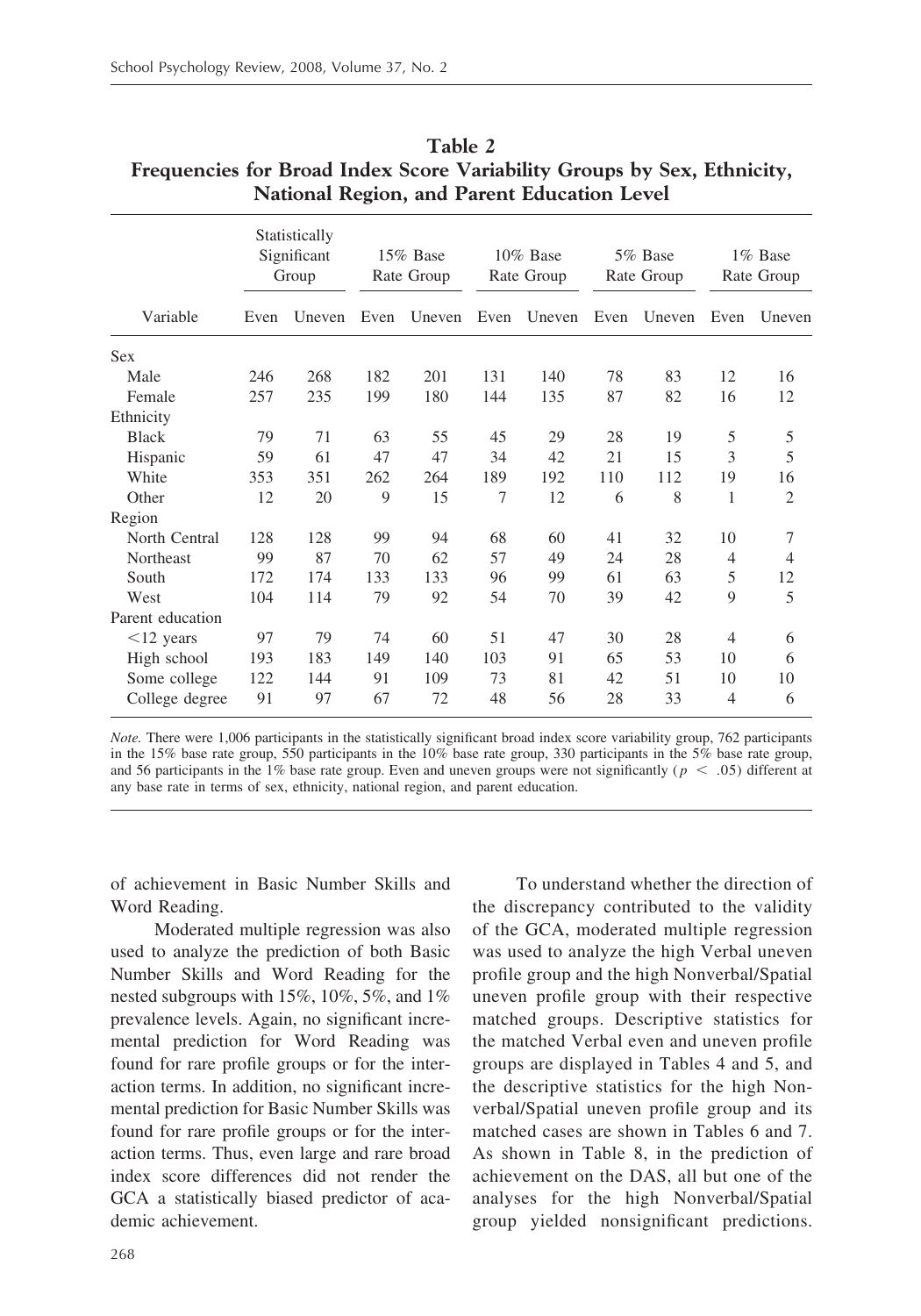|                        |                | <b>Basic Number Skills</b> |                                                                 |                         | Word Reading |              |
|------------------------|----------------|----------------------------|-----------------------------------------------------------------|-------------------------|--------------|--------------|
| Test                   | $\overline{R}$ | $R^2$                      | $\Delta R^2$                                                    | $\overline{R}$          | $R^2$        | $\Delta R^2$ |
|                        |                |                            | Statistically Significant Broad Index Score Variability ( $n =$ |                         |              | 1.006)       |
| <b>GCA</b>             | .55            | .30                        | $.30*$                                                          | .55                     | .30          | $.30*$       |
| + Profile Group        | .55            | .30                        | .00 <sub>1</sub>                                                | .55                     | .30          | .00          |
| $+$ GCA $\times$ Group | .55            | .30                        | .00                                                             | .55                     | .31          | .01          |
|                        |                |                            | 15% Base Rate $(n = 762)$                                       |                         |              |              |
| <b>GCA</b>             | .54            | .29                        | $.29*$                                                          | .53                     | .28          | $.28*$       |
| + Profile Group        | .54            | .29                        | .00.                                                            | .54                     | .29          | .01          |
| $+$ GCA $\times$ Group | .54            | .30                        | .01                                                             | .54                     | .29          | .00          |
|                        |                |                            | 10% Base Rate $(n = 550)$                                       |                         |              |              |
| <b>GCA</b>             | .54            | .30                        | $.30*$                                                          | .53                     | .28          | $.28*$       |
| + Profile Group        | .55            | .30                        | .00 <sub>1</sub>                                                | .53                     | .28          | .00          |
| $+$ GCA $\times$ Group | .55            | .30                        | .00 <sub>1</sub>                                                | .54                     | .29          | .01          |
|                        |                |                            | 5% Base Rate $(n)$                                              | $= 330$                 |              |              |
| <b>GCA</b>             | .52            | .27                        | $.27*$                                                          | .54                     | .29          | $.29*$       |
| + Profile Group        | .52            | .27                        | .00                                                             | .54                     | .30          | .01          |
| $+$ GCA $\times$ Group | .52            | .27                        | .00                                                             | .54                     | .30          | .00          |
|                        |                |                            |                                                                 | 1% Base Rate $(n = 56)$ |              |              |
| <b>GCA</b>             | .55            | .30                        | $.30*$                                                          | .58                     | .34          | $.34*$       |
| + Profile Group        | .55            | .31                        | .01                                                             | .88                     | .34          | .00.         |
| $+$ GCA $\times$ Group | .56            | .31                        | .00                                                             | .63                     | .39          | .05          |

**Table 3 Summary of Regression Results for Each Academic Achievement Area Across Prevalence Levels**

*Note.* GCA = General Conceptual Ability.

 $*_{p}$  < .001.

Although one significant result was found for the prediction of Word Reading by profile group ( $\Delta R^2$  = .02, *p* = .001), this increment has little practical significance and is small by Cohen's (1988) guidelines. In the prediction of achievement for the high Verbal profile group, Table 9 shows that no significant incremental prediction was found for the profile group nor for the interaction term.

Finally, after using moderated multiple regression to investigate these directional groups at the lower prevalence levels, no significant increment in prediction of reading achievement was found for profile group nor for the interaction term. Similarly, no significant incremental prediction of math achievement was found for profile group or for the interaction term. Thus, despite the consideration of statistical significance, rarity, and direction of difference between broad index scores, the IQ remained a statistically unbiased predictor of academic achievement.

#### **Discussion**

Historically, intelligence tests were devised by Binet to measure students' ability to succeed in school. This fundamental characteristic of IQ tests has been empirically supported for more than 100 years (Kamphaus,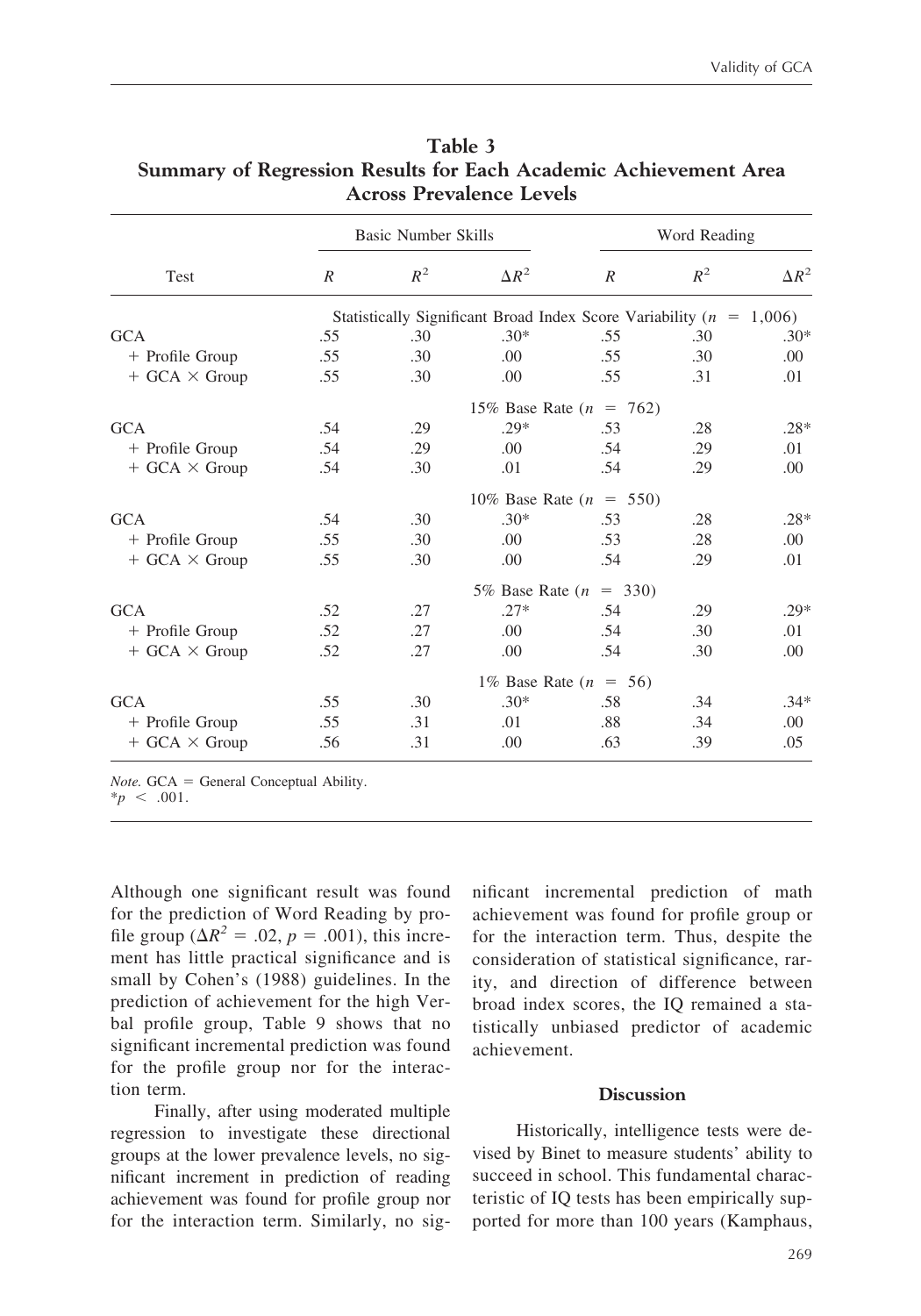|                            |                  | Even Profile Group | High Verbal Uneven<br>Group                                           |       |      |
|----------------------------|------------------|--------------------|-----------------------------------------------------------------------|-------|------|
| Variable                   | $\boldsymbol{M}$ | SD                 | $\boldsymbol{M}$                                                      | SD    | d    |
|                            |                  |                    | Statistically Significant Broad Index Score Variability ( $n = 382$ ) |       |      |
| <b>GCA</b>                 | 100.16           | 13.46              | 100.17                                                                | 13.46 | 0.00 |
| Age (years)                | 11.32            | 3.38               | 11.52                                                                 | 3.28  | 0.06 |
| Verbal Broad Index*        | 100.09           | 11.97              | 111.70                                                                | 12.40 | 0.95 |
| Nonverbal Broad Index      | 100.05           | 12.98              | 95.93                                                                 | 14.66 | 0.30 |
| Spatial Broad Index*       | 100.24           | 11.52              | 92.73                                                                 | 12.87 | 0.62 |
| Word Reading               | 102.32           | 13.48              | 104.18                                                                | 14.60 | 0.13 |
| <b>Basic Number Skills</b> | 99.90            | 12.51              | 101.11                                                                | 14.28 | 0.09 |
|                            |                  |                    | 15% Base Rate $(n = 276)$                                             |       |      |
| <b>GCA</b>                 | 100.13           | 13.41              | 100.14                                                                | 13.40 | 0.00 |
| Age (years)                | 11.52            | 3.37               | 11.61                                                                 | 3.33  | 0.03 |
| Verbal Broad Index*        | 99.74            | 11.93              | 113.02                                                                | 12.26 | 1.10 |
| Nonverbal Broad Index*     | 100.25           | 12.72              | 94.59                                                                 | 14.96 | 0.41 |
| Spatial Broad Index*       | 100.34           | 11.73              | 92.70                                                                 | 13.04 | 0.62 |
| Word Reading               | 102.41           | 13.79              | 105.07                                                                | 14.18 | 0.19 |
| <b>Basic Number Skills</b> | 99.51            | 12.65              | 100.72                                                                | 13.42 | 0.09 |
|                            |                  |                    | 10% Base Rate $(n =$                                                  | 188)  |      |
| <b>GCA</b>                 | 102.06           | 13.13              | 102.06                                                                | 13.13 | 0.00 |
| Age (years)                | 11.38            | 3.37               | 11.61                                                                 | 3.33  | 0.04 |
| Verbal Broad Index*        | 101.37           | 11.40              | 115.81                                                                | 11.60 | 1.26 |
| Nonverbal Broad Index      | 102.02           | 12.65              | 96.17                                                                 | 15.50 | 0.41 |
| Spatial Broad Index*       | 101.74           | 11.67              | 93.14                                                                 | 13.32 | 0.69 |
| Word Reading               | 104.18           | 13.00              | 107.11                                                                | 14.00 | 0.22 |
| Basic Number Skills        | 101.33           | 12.45              | 101.80                                                                | 13.94 | 0.04 |
|                            |                  |                    | 5% Base Rate $(n =$                                                   | 114)  |      |
| GCA                        | 104.25           | 11.22              | 104.25                                                                | 11.22 | 0.00 |
| Age (years)                | 11.54            | 3.19               | 11.54                                                                 | 3.25  | 0.00 |
| Verbal Broad Index*        | 103.60           | 9.62               | 118.72                                                                | 9.97  | 1.54 |
| Nonverbal Broad Index      | 104.63           | 11.06              | 98.51                                                                 | 14.72 | 0.47 |
| Spatial Broad Index*       | 102.51           | 10.62              | 93.39                                                                 | 13.40 | 0.75 |
| Word Reading               | 106.74           | 12.40              | 109.09                                                                | 14.59 | 0.17 |
| <b>Basic Number Skills</b> | 103.16           | 12.32              | 103.05                                                                | 13.45 | 0.01 |

# **Table 4 DAS Cognitive Scores, Academic Achievement Scores, and Age for Even Profile and High Verbal Uneven Profile Groups Across Prevalence Levels**

*Note.* GCA = General Conceptual Ability. *d* refers to Cohen's statistic for effect size.  $*_{p}$  < .001.

2001). Subsequently, IQ has been found to be a powerful predictor of success in occupational training, vocational attainment, and life outcomes as diverse as accident prevention and susceptibility to health risks (Gottfredson, 1997, 2004; Schmidt & Hunter, 2004).

By necessity, IQ test batteries include subtest scores and first-order broad index scores in addition to the omnibus IQ. The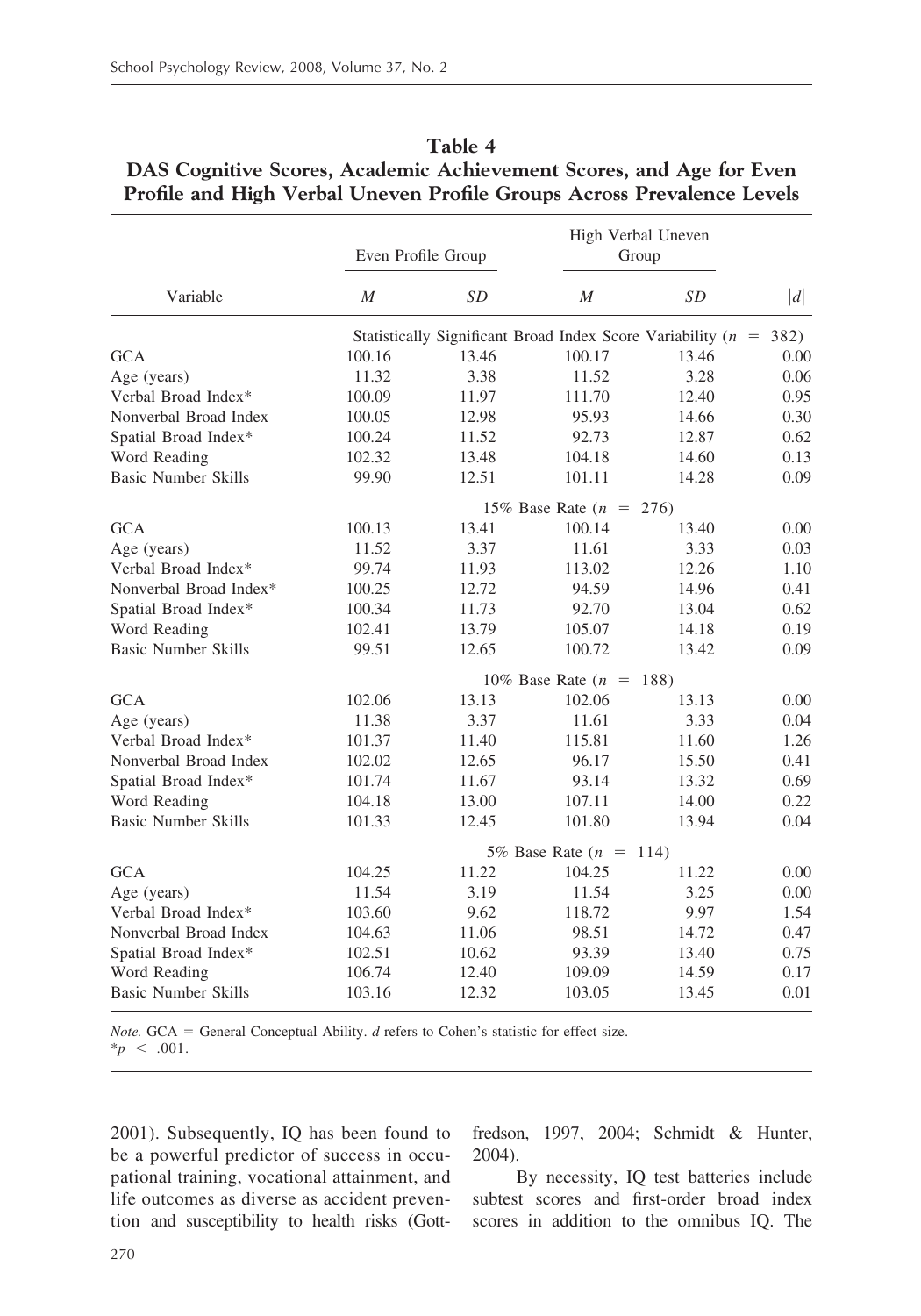|                  | Statistically<br>Significant<br>Group |        | 15% Base Rate<br>Group |        | 10% Base Rate<br>Group |        | 5% Base Rate<br>Group |        |
|------------------|---------------------------------------|--------|------------------------|--------|------------------------|--------|-----------------------|--------|
| Variable         | Even                                  | Uneven | Even                   | Uneven | Even                   | Uneven | Even                  | Uneven |
| <b>Sex</b>       |                                       |        |                        |        |                        |        |                       |        |
| Male             | 91                                    | 97     | 66                     | 69     | 43                     | 49     | 26                    | 28     |
| Female           | 100                                   | 94     | 72                     | 69     | 51                     | 45     | 31                    | 29     |
| Ethnicity        |                                       |        |                        |        |                        |        |                       |        |
| <b>Black</b>     | 29                                    | 33     | 23                     | 27     | 17                     | 12     | 11                    | 9      |
| Hispanic         | 24                                    | 10     | 19                     | 6      | 11                     | 5      | 6                     | 4      |
| White            | 131                                   | 140    | 91                     | 100    | 61                     | 74     | 38                    | 41     |
| Other            | 7                                     | 8      | 5                      | 5      | 5                      | 3      | $\overline{2}$        | 3      |
| Region           |                                       |        |                        |        |                        |        |                       |        |
| North Central    | 38                                    | 55     | 28                     | 42     | 21                     | 27     | 13                    | 10     |
| Northeast        | 40                                    | 43     | 29                     | 30     | 20                     | 22     | 10                    | 15     |
| South            | 72                                    | 64     | 51                     | 43     | 33                     | 29     | 19                    | 21     |
| West             | 41                                    | 29     | 30                     | 23     | 20                     | 16     | 15                    | 11     |
| Parent education |                                       |        |                        |        |                        |        |                       |        |
| $<$ 12 years     | 36                                    | 20     | 26                     | 13     | 12                     | 10     | $\overline{4}$        | 7      |
| High school      | 69                                    | 65     | 55                     | 46     | 37                     | 24     | 25                    | 14     |
| Some college     | 52                                    | 65     | 35                     | 49     | 30                     | 35     | 19                    | 22     |
| College degree   | 34                                    | 41     | 22                     | 30     | 15                     | 25     | 9                     | 14     |

| Table 5                                                               |
|-----------------------------------------------------------------------|
| Frequencies for the Even Profile and the High Verbal Uneven Profile   |
| Groups by Sex, Ethnicity, National Region, and Parent Education Level |

*Note.* There were 382 participants in the statistically significant broad index score variability group, 276 participants in the 15% base rate group, 188 participants in the 10% base rate group, and 114 participants in the 5% base rate group. Even and uneven groups were not significantly ( $p < .01$ ) different at any base rate in terms of sex, ethnicity, national region, and parent education.

structure of intelligence into general and specific factors and the relationship of general and specific factors to external criteria are properly investigated with factor analysis and structural equation modeling (Carroll, 1993; Lubinski, 2000). These nomothetic multivariate statistical techniques attempt to reduce the effects of measurement error to better understand relationships among latent constructs. For example, factor analysis was used to delineate a three-tier hierarchical structure of intelligence (Carroll, 1993) and structural equation modeling was used to explicate the incremental influence of verbal skills beyond general intelligence in explaining academic achievement (Glutting et al., 2006).

However, clinicians work with manifest variables. In clinical practice, the omnibus IQ from an intelligence battery serves as a proxy for general intelligence, firstorder broad index scores are assumed to be measures of specific abilities, and subtest scores are treated as narrow, third-order abilities. Of course, subtest scores are themselves formed by the accumulation of many items. Given these score levels, it is understandable that clinicians could choose to focus their interpretations on the very many items, many subtest scores, few broad index scores, or unitary IQ. Interpretation of items is rare given their poor reliability and weak validity. Although once popular, clinical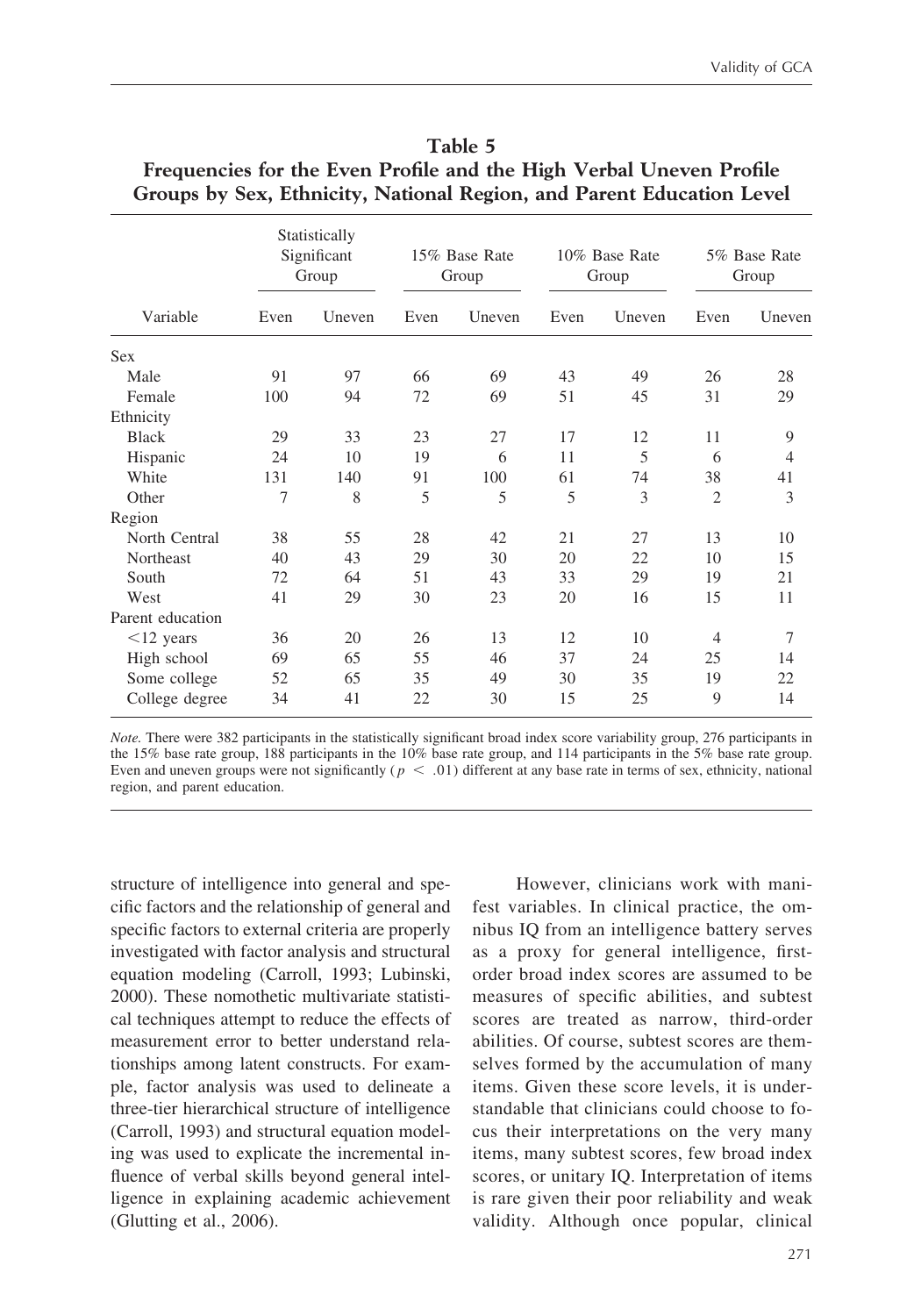|                            | Even Profile Group |       | Uneven Profile Group                                                  |       |      |  |
|----------------------------|--------------------|-------|-----------------------------------------------------------------------|-------|------|--|
| Variable                   | $\cal M$           | SD    | $\cal M$                                                              | SD    | d    |  |
|                            |                    |       | Statistically Significant Broad Index Score Variability ( $n = 456$ ) |       |      |  |
| GCA                        | 101.07             | 14.32 | 101.06                                                                | 14.31 | 0.00 |  |
| Age (years)                | 11.36              | 3.30  | 11.61                                                                 | 3.27  | 0.08 |  |
| Verbal Broad Index*        | 100.82             | 12.57 | 89.71                                                                 | 12.14 | 0.90 |  |
| Nonverbal Broad Index*     | 100.57             | 13.13 | 105.11                                                                | 15.59 | 0.32 |  |
| Spatial Broad Index*       | 101.00             | 12.73 | 108.08                                                                | 14.37 | 0.52 |  |
| <b>Basic Number Skills</b> | 100.11             | 14.22 | 100.86                                                                | 15.87 | 0.05 |  |
| Word Reading               | 100.73             | 13.73 | 97.07                                                                 | 15.36 | 0.25 |  |
|                            |                    |       | 15% Base Rate $(n =$                                                  | 332)  |      |  |
| <b>GCA</b>                 | 102.36             | 14.36 | 102.34                                                                | 14.34 | 0.00 |  |
| Age (years)                | 11.40              | 3.25  | 11.56                                                                 | 3.32  | 0.05 |  |
| Verbal Broad Index*        | 101.97             | 12.68 | 89.57                                                                 | 12.14 | 1.00 |  |
| Nonverbal Broad Index*     | 101.54             | 13.26 | 107.47                                                                | 15.69 | 0.41 |  |
| Spatial Broad Index*       | 102.17             | 12.61 | 109.12                                                                | 14.59 | 0.51 |  |
| <b>Basic Number Skills</b> | 100.20             | 14.32 | 102.13                                                                | 16.21 | 0.13 |  |
| Word Reading               | 101.19             | 13.89 | 97.92                                                                 | 16.20 | 0.22 |  |
|                            |                    |       | 10% Base Rate $(n = 246)$                                             |       |      |  |
| <b>GCA</b>                 | 102.31             | 14.05 | 102.28                                                                | 14.04 | 0.00 |  |
| Age (years)                | 11.38              | 3.33  | 11.50                                                                 | 3.28  | 0.04 |  |
| Verbal Broad Index*        | 102.16             | 12.40 | 88.63                                                                 | 12.06 | 1.11 |  |
| Nonverbal Broad Index*     | 101.22             | 12.98 | 108.27                                                                | 15.50 | 0.49 |  |
| Spatial Broad Index*       | 102.18             | 12.49 | 109.21                                                                | 14.92 | 0.51 |  |
| <b>Basic Number Skills</b> | 99.69              | 14.17 | 102.46                                                                | 15.34 | 0.19 |  |
| Word Reading               | 100.03             | 13.56 | 99.54                                                                 | 14.24 | 0.04 |  |
|                            |                    |       | 5% Base Rate $(n =$                                                   | 130)  |      |  |
| <b>GCA</b>                 | 102.23             | 13.88 | 102.23                                                                | 13.84 | 0.00 |  |
| Age (years)                | 12.25              | 3.40  | 11.94                                                                 | 3.41  | 0.09 |  |
| Verbal Broad Index*        | 101.89             | 12.23 | 86.49                                                                 | 12.22 | 1.26 |  |
| Nonverbal Broad Index*     | 101.51             | 12.70 | 109.17                                                                | 16.02 | 0.53 |  |
| Spatial Broad Index*       | 102.05             | 12.65 | 110.58                                                                | 14.22 | 0.63 |  |
| <b>Basic Number Skills</b> | 99.62              | 14.10 | 102.91                                                                | 15.44 | 0.22 |  |
| Word Reading               | 97.65              | 14.45 | 96.57                                                                 | 15.45 | 0.07 |  |

# **Table 6 DAS Cognitive Scores, Academic Achievement Scores, and Age for Even Profile and High Nonverbal/Spatial Profile Groups Across Prevalence Levels**

*Note.* DAS = Differential Ability Scales; GCA = General Conceptual Ability. *d* refers to Cohen's statistic for effect size.  $*_{p}$  < .001.

analysis of subtest scores has foundered from weak psychometric properties and poor diagnostic utility (Watkins, Glutting, & Youngstrom, 2005). Popular texts now recommend a focus on broad index scores, especially when there is significant interfactor variability (American Psychiatric Association, 2000; Drummond, 2004; Elliott, 2005; Kaufman & Lichtenberger, 2000, 2002; Sattler & Dumont, 2004; Weiss et al., 2005).

Some researchers have suggested that significant interfactor variability *invalidates*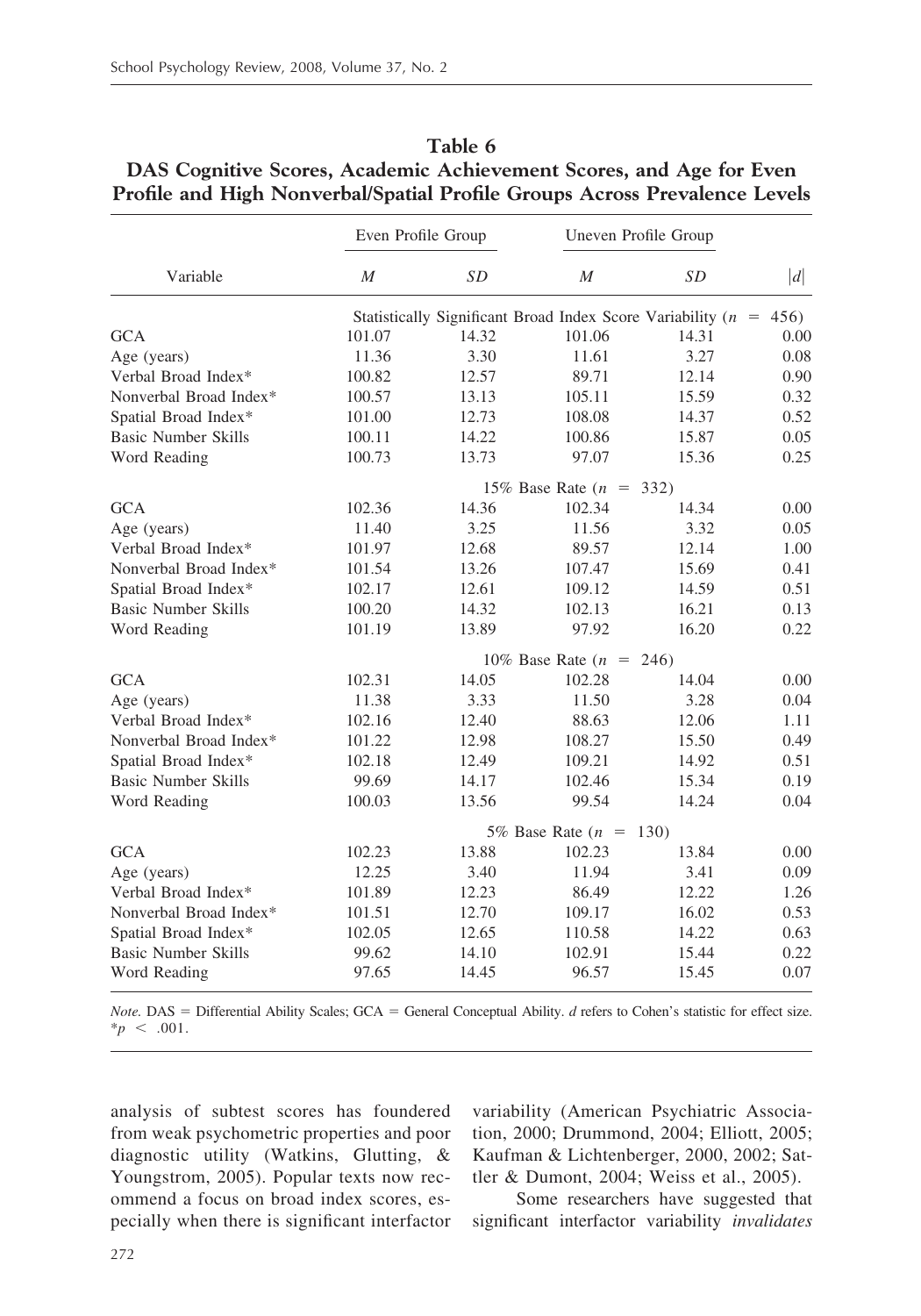|                  |      | Statistically<br>Significant<br>Group |                | 15% Base Rate<br>Group |      | 10% Base Rate<br>Group |      | 5% Base Rate<br>Group |
|------------------|------|---------------------------------------|----------------|------------------------|------|------------------------|------|-----------------------|
| Variable         | Even | Uneven                                | Even           | Uneven                 | Even | Uneven                 | Even | Uneven                |
| <b>Sex</b>       |      |                                       |                |                        |      |                        |      |                       |
| Male             | 110  | 126                                   | 78             | 91                     | 43   | 49                     | 36   | 37                    |
| Female           | 118  | 102                                   | 88             | 75                     | 51   | 45                     | 29   | 28                    |
| Ethnicity        |      |                                       |                |                        |      |                        |      |                       |
| <b>Black</b>     | 33   | 21                                    | 27             | 15                     | 17   | 12                     | 8    | 7                     |
| Hispanic         | 26   | 40                                    | 18             | 29                     | 11   | 5                      | 11   | 16                    |
| White            | 165  | 157                                   | 119            | 113                    | 61   | 74                     | 45   | 37                    |
| Other            | 4    | 10                                    | $\overline{2}$ | 9                      | 5    | 3                      | 1    | 5                     |
| Region           |      |                                       |                |                        |      |                        |      |                       |
| North Central    | 66   | 51                                    | 50             | 33                     | 21   | 27                     | 18   | 9                     |
| Northeast        | 45   | 35                                    | 28             | 24                     | 20   | 22                     | 10   | 9                     |
| South            | 74   | 79                                    | 56             | 60                     | 33   | 29                     | 22   | 27                    |
| West             | 43   | 63                                    | 32             | 49                     | 20   | 16                     | 15   | 20                    |
| Parent education |      |                                       |                |                        |      |                        |      |                       |
| $<$ 12 years     | 51   | 42                                    | 37             | 30                     | 12   | 10                     | 16   | 13                    |
| High school      | 81   | 88                                    | 57             | 64                     | 37   | 24                     | 22   | 24                    |
| Some college     | 54   | 58                                    | 39             | 44                     | 30   | 35                     | 17   | 16                    |
| College degree   | 42   | 40                                    | 33             | 28                     | 15   | 25                     | 10   | 12                    |

| тане 7                                                                        |
|-------------------------------------------------------------------------------|
| Frequencies for the Even Profile and the High Nonverbal/Spatial Uneven        |
| Profile Groups by Sex, Ethnicity, National Region, and Parent Education Level |

**Table 7**

*Note.* There were 456 participants in the statistically significant broad index score variability group, 332 participants in the 15% base rate group, 188 participants in the 10% base rate group, and 130 participants in the 5% base rate group. Even and uneven groups were not significantly ( $p < .01$ ) different at any base rate in terms of sex, ethnicity, national region, and parent education.

the global IQ (Hale & Fiorello, 2001). That claim was directly tested in this study and found to be false. Using a matched-case design, the present study compared the predictive validity of the DAS GCA between children with even and uneven broad index score profiles. No significant differences in the prediction of academic achievement were found. When the uneven profile group included only cases with interfactor discrepancies that were both significant and rare in the population at 15%, 10%, 5%, and 1% prevalence levels, there were still no significant differences found in the prediction of academic achievement. Furthermore, significantly higher Verbal broad index scores were not differentially predictive of achievement, nor were significantly higher Nonverbal broad index scores differentially predictive of achievement. Thus, the GCA was a statistically unbiased predictor of academic achievement despite significant, rare, and directionally specific broad index score discrepancies.

The findings of the current study are in direct contradiction to the recommendations of the test developers, which advise test users to interpret profiles of strengths and weaknesses instead of the IQ. Furthermore, these results are also in opposition to the *Diagnostic and Statistical Manual of Mental Disorders* (APA, 2000), which advises the following:

When there is significant scatter in the subtest scores, the profile of relative strengths and weaknesses, rather than the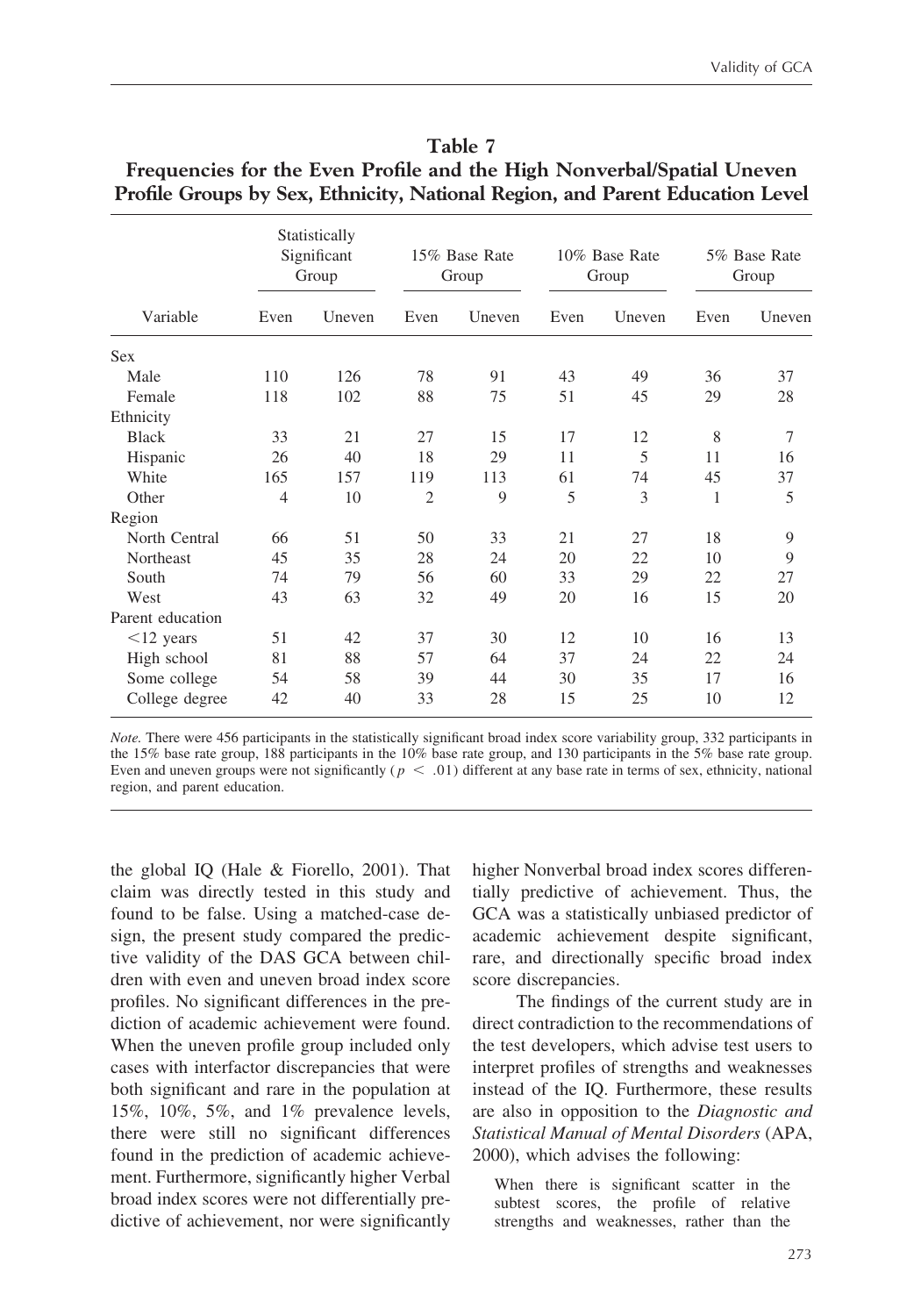|                        |                | Nonverbal/Spatial Broad Index<br>to Basic Number Skills |                                                                       |                  | Nonverbal/Spatial Broad Index<br>to Word Reading |              |  |  |
|------------------------|----------------|---------------------------------------------------------|-----------------------------------------------------------------------|------------------|--------------------------------------------------|--------------|--|--|
| Test                   | $\overline{R}$ | $R^2$                                                   | $\Delta R^2$                                                          | $\boldsymbol{R}$ | $R^2$                                            | $\Delta R^2$ |  |  |
|                        |                |                                                         | Statistically Significant Broad Index Score Variability ( $n = 456$ ) |                  |                                                  |              |  |  |
| <b>GCA</b>             | .58            | .34                                                     | $.34*$                                                                | .59              | .34                                              | $.34*$       |  |  |
| + Profile Group        | .58            | .34                                                     | .00                                                                   | .60              | .36                                              | $.02*$       |  |  |
| $+$ GCA $\times$ Group | .58            | .34                                                     | .00                                                                   | .60              | .36                                              | .00          |  |  |
|                        |                |                                                         | 15% Base Rate $(n = 332)$                                             |                  |                                                  |              |  |  |
| <b>GCA</b>             | .57            | .32                                                     | $.32*$                                                                | .60              | .36                                              | $.36*$       |  |  |
| + Profile Group        | .57            | .33                                                     | .01                                                                   | .61              | .37                                              | .01          |  |  |
| $+$ GCA $\times$ Group | .57            | .33                                                     | .00                                                                   | .61              | .37                                              | .00          |  |  |
|                        |                |                                                         | 10% Base Rate $(n = 246)$                                             |                  |                                                  |              |  |  |
| <b>GCA</b>             | .54            | .29                                                     | $.29*$                                                                | .42              | .18                                              | $.18*$       |  |  |
| + Profile Group        | .54            | .29                                                     | .00.                                                                  | .43              | .19                                              | .01          |  |  |
| $+$ GCA $\times$ Group | .54            | .30                                                     | .01                                                                   | .44              | .19                                              | .00.         |  |  |
|                        |                |                                                         | 5% Base Rate $(n = 130)$                                              |                  |                                                  |              |  |  |
| <b>GCA</b>             | .53            | .28                                                     | $.28*$                                                                | .61              | .38                                              | $.38*$       |  |  |
| + Profile Group        | .54            | .29                                                     | .01                                                                   | .62              | .38                                              | .00.         |  |  |
| $+$ GCA $\times$ Group | .54            | .29                                                     | .00                                                                   | .62              | .38                                              | .00          |  |  |

# **Table 8 Summary of Regression Results for Nonverbal/Spatial Broad Index Score to Each Academic Area Across Prevalence Levels**

*Note.* GCA = General Conceptual Ability.  $*_{p}$  < .001.

mathematically derived full-scale IQ, will more accurately reflect the person's learning abilities. When there is a marked discrepancy across verbal and performance scores, averaging to obtain a full-scale IQ score can be misleading. (p. 42)

Therefore, the findings of the current study have the potential to significantly affect several uses of IQ measures, including educational placements and psychoeducational diagnoses.

Despite these findings, limitations to this study exist. First, additional research is needed to determine if these findings replicate studies with other ability and achievement test batteries, especially with such recent revisions as the DAS-II and Stanford-Binet—Fifth Edition (Roid, 2003). Examining additional IQ batteries, such as the SB-V, is important in order to determine whether equality of *g* loadings and specificity across broad index scores affects the predictability of the GCA and broad index scores. However, Watkins, Glutting, and Lei (2007) investigated the predictive validity of IQs in the presence of factor discrepancies on the WISC-III and the Wechsler Intelligence Scale for Children—Fourth Edition (Wechsler, 2003). Similar results were found in that the WISC-III and Wechsler Intelligence Scale for Children—Fourth Edition IQs were unbiased predictors of academic achievement in the presence of an uneven factor score profile. This lends support to the application of the present results to other cognitive ability measures until further research on specific tests is conducted.

Another limitation of this study is found within the sample of participants. First, the sample sizes in the analyses of broad index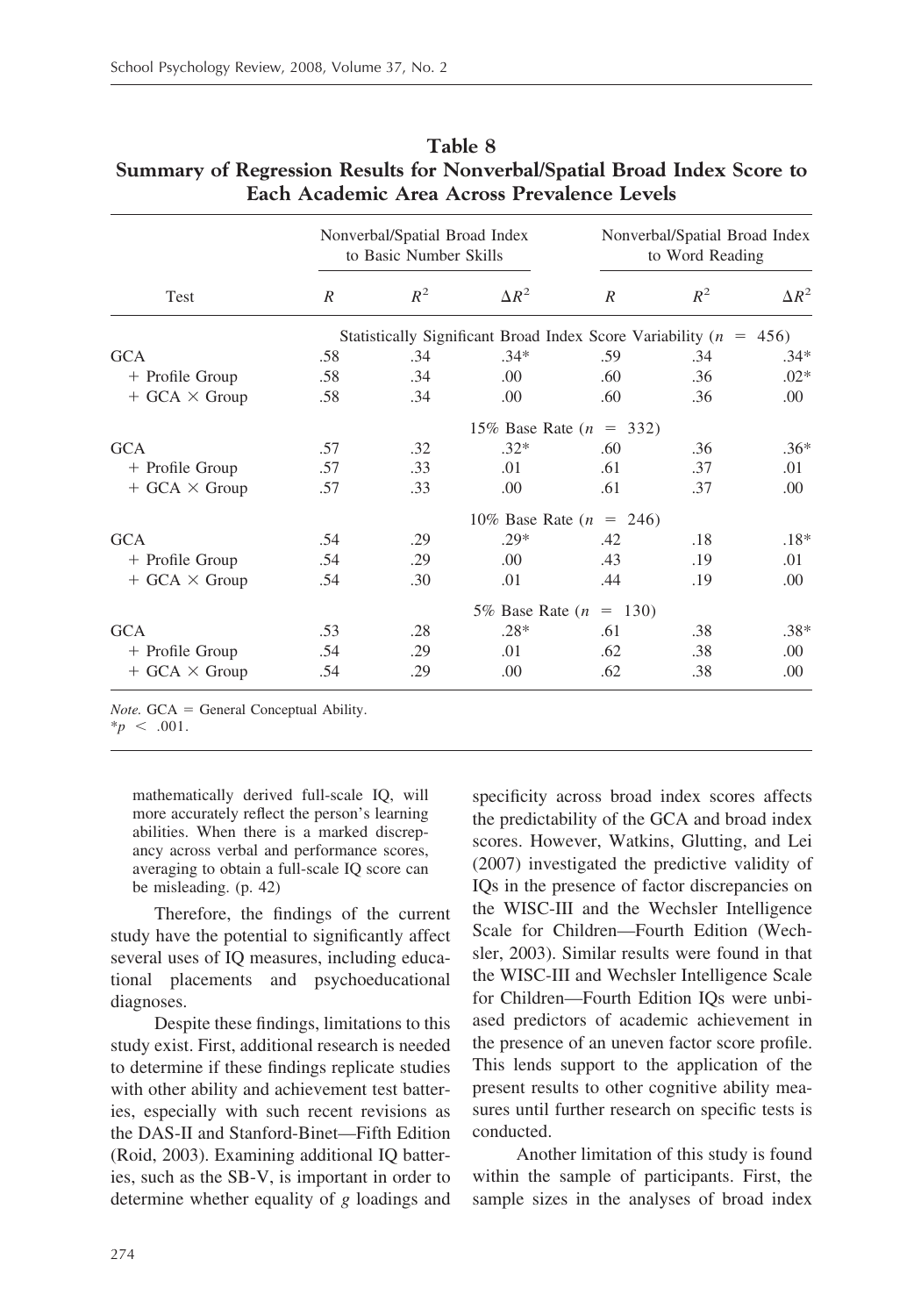| <b>Test</b>            |                | Verbal Broad Index to Basic<br>Number Skills |                                                                 |                | Verbal Broad Index to Word<br>Reading |              |  |  |
|------------------------|----------------|----------------------------------------------|-----------------------------------------------------------------|----------------|---------------------------------------|--------------|--|--|
|                        | $\overline{R}$ | $R^2$                                        | $\Delta R^2$                                                    | $\overline{R}$ | $R^2$                                 | $\Delta R^2$ |  |  |
|                        |                |                                              | Statistically Significant Broad Index Score Variability ( $n =$ |                |                                       | 382)         |  |  |
| <b>GCA</b>             | .52            | .27                                          | $.27*$                                                          | .52            | .27                                   | $.27*$       |  |  |
| + Profile Group        | .52            | .27                                          | .00 <sub>1</sub>                                                | .52            | .27                                   | .00.         |  |  |
| $+$ GCA $\times$ Group | .52            | .27                                          | .00                                                             | .52            | .27                                   | .00          |  |  |
|                        |                |                                              | 15% Base Rate $(n = 276)$                                       |                |                                       |              |  |  |
| <b>GCA</b>             | .53            | .28                                          | $.28*$                                                          | .47            | .22                                   | $.22*$       |  |  |
| + Profile Group        | .53            | .28                                          | .00.                                                            | .48            | .23                                   | .01          |  |  |
| $+$ GCA $\times$ Group | .53            | .28                                          | .00                                                             | .49            | .24                                   | .01          |  |  |
|                        |                |                                              | 10% Base Rate $(n = 188)$                                       |                |                                       |              |  |  |
| <b>GCA</b>             | .54            | .29                                          | $.29*$                                                          | .42            | .18                                   | $.18*$       |  |  |
| + Profile Group        | .54            | .29                                          | .00.                                                            | .43            | .19                                   | .01          |  |  |
| $+$ GCA $\times$ Group | .54            | .30                                          | .01                                                             | .44            | .19                                   | .00.         |  |  |
|                        |                |                                              | 5% Base Rate $(n = 114)$                                        |                |                                       |              |  |  |
| <b>GCA</b>             | .55            | .30                                          | $.30*$                                                          | .38            | .14                                   | $.14*$       |  |  |
| + Profile Group        | .55            | .30                                          | .00.                                                            | .39            | .15                                   | .01          |  |  |
| $+$ GCA $\times$ Group | .56            | .31                                          | .01                                                             | .41            | .17                                   | .02          |  |  |

| Table 9                                                            |
|--------------------------------------------------------------------|
| Summary of Regression Results for Verbal Broad Index Score to Each |
| Academic Area Across Prevalence Levels                             |

*Note.* GCA = General Conceptual Ability.

discrepancies occurring rarely in the population were relatively small. A larger sample size at these rare levels might have resulted in significance. Therefore, further research with larger samples is needed to determine if the IQ is statistically biased in the presence of extreme broad index score differences. Second, the sample was collected in the early 1990s, and therefore future research should examine more recent samples. Finally, the sample was normative and did not allow for additional analyses for children with disabilities. Thus, future research should examine the generalizability of these results to children with learning disabilities, mental retardation, and so on.

In addition, although attempts were made to match the discrepant and nondiscrepant groups on demographic variables, imperfect results were obtained. The two groups were matched successfully on GCA and demographic variables as demonstrated by nonsignificant statistical tests, but they were not perfectly matched on demographics. It is possible that these small differences in demographic characteristics contributed to the findings.

Finally, the DAS ability and achievement tests were conormed and might, therefore, share variance unrelated to the constructs being measured. If true, this should artificially inflate the correlations between DAS ability and achievement scores. However, it was found that the GCA of the matched groups was moderately correlated with achievement scores  $(r = .52-.57)$ , which is similar to the IQ–achievement correlation of .60 recommended by Sattler (2001). Thus, there is little evidence of variance contamination, and results from nonrelated IQ and achievement

 $*_{p}$  < .001.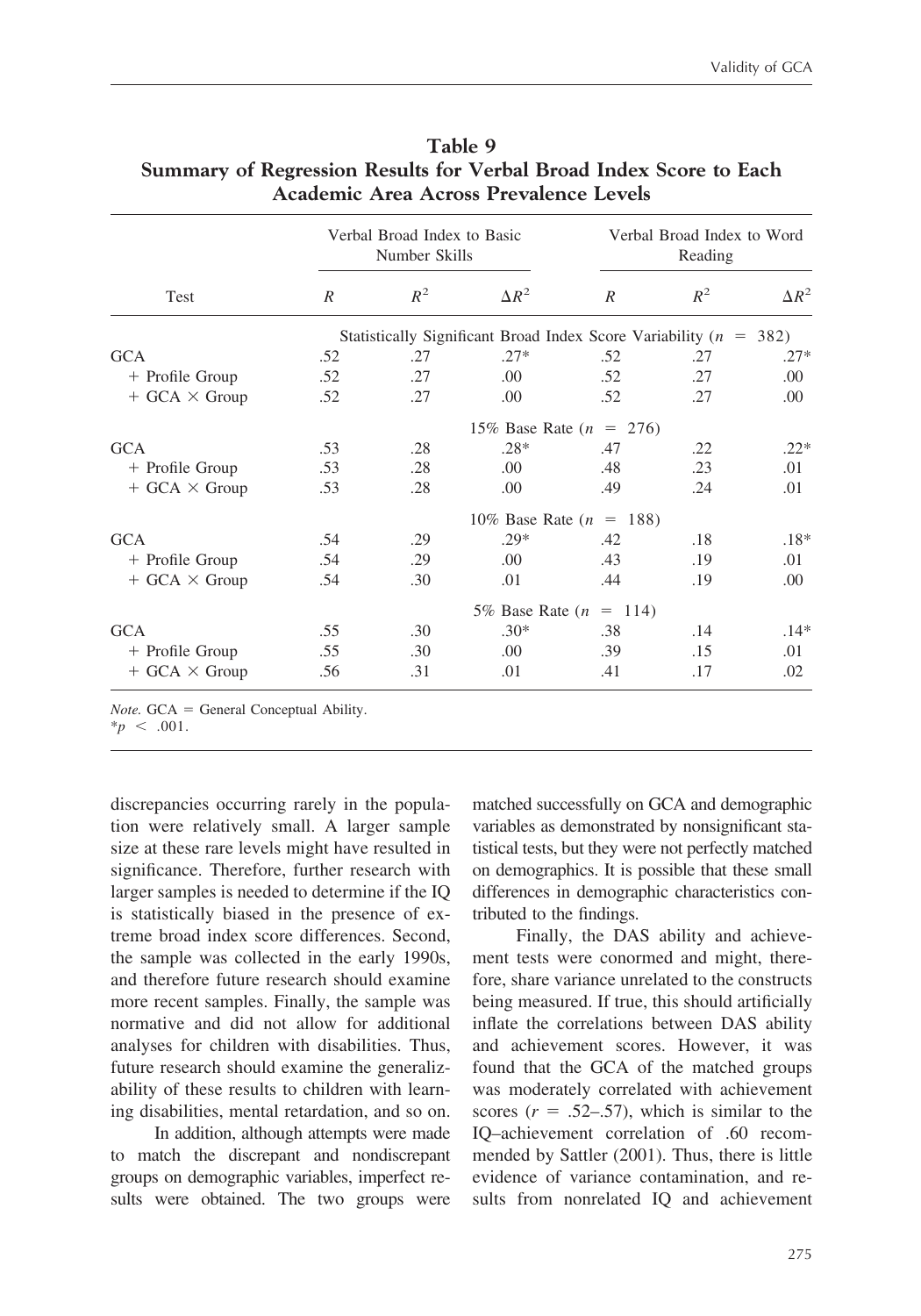tests should produce the same results, albeit with reduced predictive accuracy.

#### **Implications for Practice**

Although the results of the current study indicate that the IQ is the most valid predictor of achievement, there are conditions under which the IQ is invalid. For example, if a portion of IQ subtests measure construct-irrelevant influences (e.g., hearing, vision, language, or attention problems) or were prone to error, the IQ would not be a valid indicator of academic performance. Therefore, the IQ can only be considered the most valid indicator of achievement if the administration is valid and if the examinee's responses reflect the intended construct. It is only under these standardized conditions to which the results of this study speak.

Psychometrically, the variance shared by subtests can be attributed to first-order factors or to the general factor (Gignac, 2006). A preference for the one or the many should be based on such scientific principles as replication and parsimony. In the current study, the IQ retained its predictive accuracy in the presence of significant interfactor variability. Other research has demonstrated similar results with other IQ batteries (Glutting et al., 1997; Kline et al., 1993; Watkins et al., 2007; Youngstrom et al., 1999), and general intelligence has shown robust predictive power across broad domains of human functioning (Gottfredson, 1997, 2004; Lubinski, 2000; Schmidt & Hunter, 2004). Given these results, the law of parsimony suggests that interpretation of intelligence tests should focus on the IQ because "it is vain to do with more what can be done with less" (Jeffreys & Berger, 1992, p. 64). Thus, the interpretation of profiles of broad index scores will not contribute any additional prediction of achievement. Although further research is needed, competent psychological practice should be based on the best available evidence (Gibbs, 2003). Clinicians should, therefore, be extremely reluctant to discount the predictive validity of the IQ even in the presence of uneven broad index score profiles.

### **References**

- American Educational Research Association, American Psychological Association, & National Council on Measurement in Education. (1999). *Standards for educational and psychological testing.* New York: Author.
- American Psychiatric Association. (2000). *Diagnostic and statistical manual of mental disorders* (4th ed., text rev.). Arlington, VA: American Psychiatric Press.
- American Psychological Association. (2002). *Ethical principles of psychologists and code of conduct.* Washington, DC: Author.
- Aylward, G. P. (1992). Review of the Differential Ability Scales. In J. J. Kramer & J. C. Conoley (Eds.), *The eleventh mental measurements yearbook* (pp. 281–282). Lincoln: The Buros Institute of Mental Measurements of the University of Nebraska—Lincoln.
- Braden, J. P. (1997). The practical impact of intellectual assessment issues. *School Psychology Review, 26,* 242–248.
- Carroll, J. B. (1993). *Human cognitive abilities.* Cambridge: Cambridge University Press.
- Cohen, J. (1988). *Statistical power analysis for the behavioral sciences.* Hillsdale, NJ: Erlbaum.
- DiCerbo, K. E., & Barona, A. (2000). A convergent validity study of the Differential Ability Scales and the Wechsler Intelligence Scale for Children—Third Edition with Hispanic children. *Journal of Psychoeducational Assessment, 18,* 344 –352.
- Donders, J. (1996). Cluster subtypes in the WISC-III standardization sample: Analysis of factor index scores. *Psychological Assessment, 8,* 312–318.
- Dori, G. A., & Gordon, C. J. (2004). Education-stratified base-rate information on discrepancy scores within and between the Wechsler Adult Intelligence Scale—Third Edition and the Wechsler Memory Scale—Third Edition. *Psychological Assessment, 16,* 146 –154.
- Drummond, R. J. (2004). *Appraisal procedures for counselors and helping professionals* (5th ed.). Upper Saddle River, NJ: Pearson Prentice Hall.
- Elliott, C. D. (1990a). *Differential Ability Scales administration and scoring manual.* New York: Harcourt Brace Jovanovich.
- Elliott, C. D. (1990b). *Differential Ability Scales introductory and technical handbook.* New York: Harcourt Brace Jovanovich.
- Elliott, C. D. (2005). The Differential Ability Scales. In D. P. Flanagan & P. L. Harrison (Eds.), *Contemporary intellectual assessment: Theories, tests, and issues* (2nd ed.; pp. 402-424). New York: Guilford.
- Elliott, C. D. (2006). *Differential Ability Scales*—*Second Edition*. New York: Harcourt Brace Jovanovich.
- Gibbs, L. E. (2003). *Evidence-based practice for the helping professions: A practical guide with integrated multimedia.* Pacific Grove, CA: Brooks/Cole.
- Gignac, G. E. (2006). The WAIS-III as a nested factors model: A useful alternative to the more conventional oblique and higher-order models. *Journal of Individual Differences, 27,* 73– 86.
- Glutting, J. J., McDermott, P. A., Konold, T. R., Snelbaker, A. J., & Watkins, M. W. (1998). More ups and downs of subtest analysis: Criterion validity of the DAS with an unselected cohort. *School Psychology Review, 27,* 599 – 612.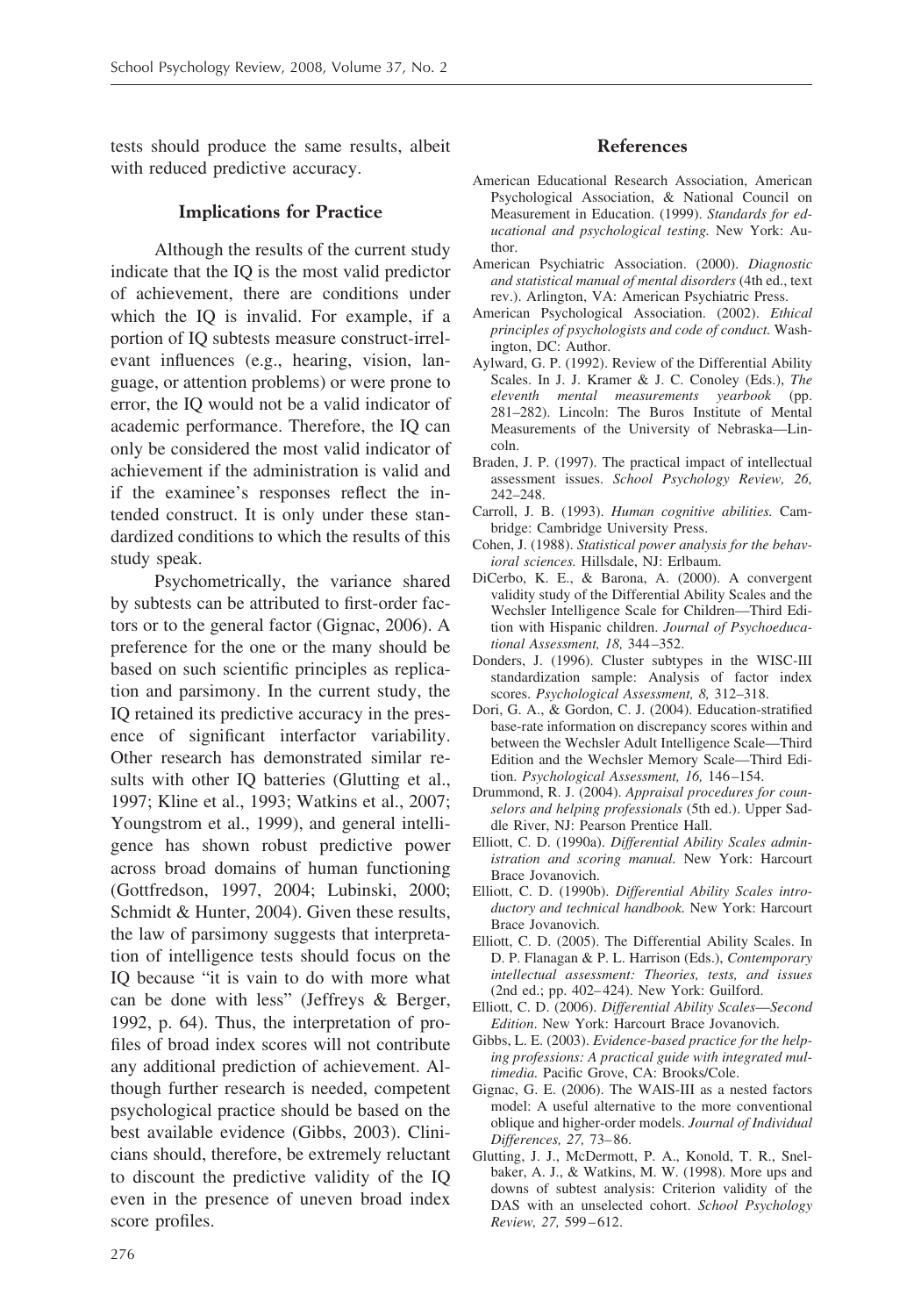- Glutting, J. J., Watkins, M. W., Konold, T. R., & McDermott, P. A. (2006). Distinctions without a difference: The utility of observed versus latent factors from the WISC-IV in estimating reading and math achievement on the WIAT-II. *The Journal of Special Education, 40,* 103–114.
- Glutting, J. J., Youngstrom, E. A., Ward, T., Ward, S., & Hale, R. L. (1997). Incremental efficacy of WISC-III factor scores in predicting achievement: What do they tell us? *Psychological Assessment, 9,* 295–301.
- Gottfredson, L. S. (1997). Why *g* matters: The complexity of everyday life. *Intelligence, 24,* 79 –132.
- Gottfredson, L. S. (2004). Schools and the *g* factor. *Wilson Quarterly, Summer,* 35– 45.
- Hale, J. B., & Fiorello, C. A. (2001). Beyond the academic rhetoric of 'g': Intelligence testing guidelines for practitioners. *The School Psychologist, 55,* 113–135.
- Hale, J. B., Fiorello, C. A., Kavanagh, J. A., Hoeppner, J. B., & Gaither, R. A. (2001). WISC-III predictors of academic achievement for children with learning disabilities: Are global and factor scores compatible? *School Psychology Quarterly, 16,* 31–55.
- Individuals with Disabilities in Education Improvement Act. (2004). Public Law 108 – 446 (20 U.S.C. 1400 *et seq.*). Retrieved September 14, 2007, from http:// idea.ed.gov/download/finalregulations.html.
- Jeffreys, W. H., & Berger, J. O. (1992). Ockham's razor and Bayesian analysis. *American Scientist, 80,* 64 –72.
- Kamphaus, R. W. (2001). *Clinical assessment of child and adolescent intelligence* (2nd ed.). Boston: Allyn & Bacon.
- Kaufman, A. S. (1994). *Intelligent testing with the WISC-III.* New York: Wiley.
- Kaufman, A. S., & Lichtenberger, E. O. (2000). *Essentials of WISC-III and WPPSI-R assessment.* New York: Wiley.
- Kaufman, A. S., & Lichtenberger, E. O. (2002). *Assessing adolescent and adult intelligence* (2nd ed.). Boston: Allyn & Bacon.
- Kline, R. B., Snyder, J., Guilmette, G., & Castellanos, M. (1993). External validity of the profile variability index for the K-ABC, Stanford-Binet, and WISC-R: Another cul-de-sac. *Journal of Learning Disabilities, 26,* 557– 567.
- Kraemer, H. C., & Blasey, C. M. (2004). Centering in regression analyses: A strategy to prevent errors in statistical inference. *International Journal of Methods in Psychiatric Research, 13,* 141–151.
- Kubiszyn, T. W., Meyer, G. J., Finn, S. E., Eyde, L. D., Kay, G. G., Moreland, K. L., Dies, R. R., & Eisman, E. J. (2000). Empirical support for psychological assessment in clinical health care settings. *Professional Psychology: Research and Practice, 31,* 119 –130.
- Lezak, M. D. (1995). *Neuropsychological assessment* (3rd ed.). New York: Oxford University Press.
- Lichtenberger, E. D., Kaufman, A. S., & Lai, Z. C. (2002). *Essentials of WMS-III assessment*. New York: Wiley.
- Lubinski, D. (2000). Scientific and social significance of assessing individual differences: "Sinking shafts at a few critical points." *Annual Review of Psychology, 51,* 405– 444.
- McDermott, P. A., & Glutting, J. J. (1997). Informing stylistic learning behavior, disposition, and achievement through ability subtests: Or more illusions of meaning? *School Psychology Review, 26,* 163–175.
- McDermott, P. A., Marston, N. C., & Stott, D. H. (1993). *Adjustment Scales for Children and Adolescents.* Philadelphia: Edumetric and Clinical Science.
- McIntosh, D. E. (1999). Identifying at-risk preschoolers: The discriminant validity of the upper preschool level of the Differential Ability Scales (DAS). *Psychology in the Schools, 36,* 1–10.
- Oh, H. J., Glutting, J. J., Watkins, M. W., Youngstrom, E. A., & McDermott, P. A. (2004). Correct interpretation of latent versus observed abilities: Implications from structural equation modeling applied to the WISC-III and WIAT linking sample. *Journal of Special Education, 38,* 159 –173.
- Pfeiffer, S. I., Reddy, L. A., Kletzel, J. E., Schmelzer, E. R., & Boyer, L. M. (2000). The practitioner's view of IQ testing and profile analysis. *School Psychology Quarterly, 15,* 376 –385.
- Prifitera, A., Saklofske, D. H., & Weiss, L. G. (2005). *WISC-IV clinical use and interpretation: Scientistpractitioner perspectives.* New York: Elsevier Academic Press.
- Reinehr, R. C. (1992). Review of the Differential Ability Scales. In J. J. Kramer & J. C. Conoley (Eds.), *The eleventh mental measurements yearbook* (pp. 282–283). Lincoln: The Buros Institute of Mental Measurements of the University of Nebraska—Lincoln.
- Reynolds, C. R. (1995). Test bias and the assessment of intelligence and personality. In D. H. Saklofske & M. Zeidner (Eds.), *International handbook of personality and intelligence* (pp. 545–573). New York: Plenum.
- Roid, G. H. (2003). *Stanford-Binet Intelligence Scales Fifth Edition.* Itasca, IL: Riverside Publishing.
- Ryan, J. J., Kreiner, D. S., & Burton, D. B. (2002). Does high scatter affect the predictive validity of WAIS-III IQs? *Applied Neuropsychology, 9,* 173–178.
- Sattler, J. M. (2001). *Assessment of children: Cognitive applications* (4th ed.). San Diego, CA: Author.
- Sattler, J. M., & Dumont, R. (2004). *Assessment of children: WISC-IV and WPPSI-III Supplement.* San Diego, CA: Jerome M. Sattler Publisher.
- Schmidt, F. L., & Hunter, J. (2004). General mental ability in the world of work: Occupational attainment and job performance. *Journal of Personality and Social Psychology, 86,* 162–173.
- Society for Industrial and Organization Psychology. (2003). *Principles for the validation and use of personnel selection procedures* (4th ed.). Bowling Green, OH: Author.
- Stone-Romero, E. F., & Anderson, L. E. (1994). Relative power of moderated multiple regression and the comparison of subgroup correlation coefficients for detecting moderating effects. *Journal of Applied Psychology, 79,* 354 –359.
- Thorndike, R. L., Hagen, E., & Sattler, J. (1986). *Stanford-Binet Intelligence Scale* (4th ed.). Chicago: Riverside Publishing Company.
- U.S. Department of Commerce. (1990). *School enrollment*—*Social and economic characteristics of students* (Current Population Reports, Series P-20, No. 443). Washington, DC: U.S. Bureau of the Census.
- Vaughn, S., Gersten, R., & Chard, D. J. (2000). The underlying message in LD intervention research: Findings from research syntheses. *Exceptional Children, 67,* 99 –114.